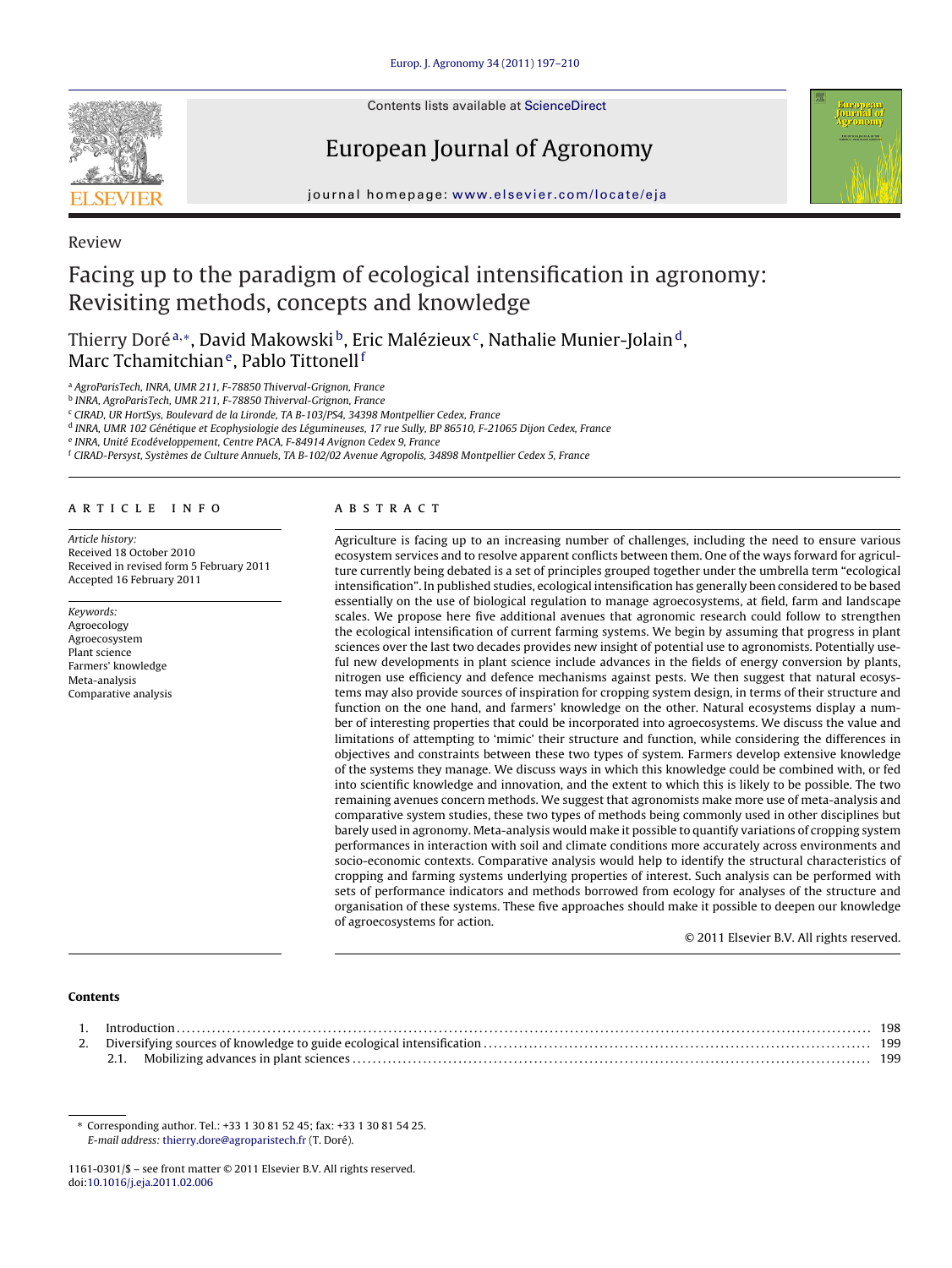|    |      | 2.1.1. |  |      |  |
|----|------|--------|--|------|--|
|    |      | 2.1.2. |  |      |  |
|    |      | 2.1.3. |  |      |  |
|    | 2.2. |        |  |      |  |
|    |      | 2.2.1. |  |      |  |
|    |      | 2.2.2. |  |      |  |
|    | 2.3. |        |  |      |  |
|    |      | 2.3.1. |  |      |  |
|    |      | 2.3.2. |  |      |  |
| 3. |      |        |  |      |  |
|    | 3.1. |        |  |      |  |
|    | 3.2. |        |  |      |  |
|    |      | 3.2.1. |  |      |  |
|    |      | 3.2.2. |  |      |  |
| 4. |      |        |  |      |  |
|    |      |        |  |      |  |
|    |      |        |  | -208 |  |
|    |      |        |  |      |  |

# **1. Introduction**

New agricultural systems are required to allow agriculture to satisfy the increasingly diverse expectations of society. For decades, agronomy has produced knowledge and designed agroecosystems for maximising the production of primary food and fibre, either for direct consumption or for industrial use. Agricultural production issues have recently been expanded to include other ecosystem services ([Zhang et al., 2007\).](#page-13-0) Like other natural and semi-artificial ecosystems, agroecosystems can provide services, such as carbon sequestration, pollination, or water filtration. The capacity of agriculture to provide such services is, of course, not always guaranteed, and there are many examples of adverse effects of agricultural practices on the environment, leading to ecological disservices of agriculture [\(Matson et al., 1997; Swinton et al., 2007\).](#page-12-0) Disservices may include decreases in water and air quality or a contribution to biodiversity loss. As agroecosystems are ecosystems controlled by humans, adopting the correct approach to a wide range of production issues requires an understanding of the way in which natural and human-driven or forced processes interact within the ecosystem.

Agronomists have argued that the missions of multi-objective agriculture could best be achieved by making better use of biological regulation mechanisms at different levels: crop management, cropping system design, landscape layout and management (Matson et al., 1997; Médiène et al., 2011). This assumes that biological mechanisms are able to replace chemical or physical inputs, or to interact favourably with them, playing the same agronomic role without external costs, including environmental costs in particular. The use of biological regulation in agroecosystems to achieve both a high level of food production and to provide ecosystem services, apparently opposite aims, has been placed at the core of what is increasingly called "ecological intensification". The Food and Agriculture Organisation ([FAO, 2009\)](#page-11-0) recently defined "ecological intensification" (or "sustainable intensification") within the framework of organic agriculture as "Maximization of primary production per unit area without compromising the ability of the system to sustain its productive capacity". The expression "ecological intensification" was already in use more than two decades ago ([Egger, 1986\),](#page-11-0) when it referred to a kind of ecological engineering in agropastoral systems in Africa, replacing some perennial species to improve soil organic matter content.

A more recent use of the expression by [Cassman \(1999\)](#page-11-0) focused on cereal production and highlighted the need for progress in plant and soil science to achieve a continuous increase in cereal yields (intensification) without environmental (ecological) damage. This approach focuses principally on the fate of fertilisers and their use by crops. [Witt et al. \(2006\)](#page-13-0) applied a similar approach to oil palm plantations. According to [Chevassus au Louis and](#page-11-0) [Griffon \(2008\)](#page-11-0) and a number of other authors ([Affholder et al.,](#page-11-0) [2008; Mikolasek et al., 2009; Hubert et al., 2010; Bommel et al.,](#page-11-0) [2010\),](#page-11-0) ecological intensification is a pathway towards the production of more agricultural product, the production of "new" things (ecosystem services) and different means of production (environmentally friendly). According to [Chevassus au Louis and](#page-11-0) [Griffon \(2008\),](#page-11-0) ecological intensification is based on "intensification in the use of the natural functionalities that ecosystems offer". Though relatively vague, this definition remains a possible starting point for the consideration of alternative pathways of development for agriculture. This definition is much broader than that of Cassman ([Cassman, 1999\),](#page-11-0) and provides an interesting haven for scientists promoting the use of biological regulation in agroecosystems.

Many articles have been published on biological regulation in agroecosystems, mostly under the heading "agroecology", and new papers are continuing to appear. Research on this topic remains highly necessary, and is probably a challenge for most agronomists familiar with individual physical and/or chemical aspects of agroecosystems. However, ecological intensification calls for both a wider diversification of sources of knowledge and the development of new data analysis methods. Agronomists have, until recently, relied essentially on their own scientific output. Prototyping (e.g., Vereijken, 1997; Lancon et al., 2007; Debaeke et al., 2009) and the model-based design of agricultural systems (e.g., [Rossing et al.,](#page-13-0) [1997; Bergez et al., 2010\)](#page-13-0) are fed by results processed through simulation studies, statistical hypothesis testing and group analysis, from research groups working mostly at experimental stations [\(Fig. 1\)](#page-2-0). We argue here that agronomists would be placed in a better position to tackle ecological intensification if they diversified their sources of knowledge and the methods used to compile, organise and analyse such knowledge. The diversification of knowledge sources may include (i) making use of recent advances in plant sciences, (ii) learning lessons from the functioning of natural ecosystems, guiding the design and management of acroecosystems and (iii) embracing local farmers' knowledge. Methods for assessing these sources of knowledge are necessarily diverse, and could be extended to data mining and the meta-analysis of large datasets containing heterogeneous information and comparative analyses of agroecosystems at different scales. We present here the arguments for further agronomic research in these two related domains: sources of knowledge for agronomists and data processing methods.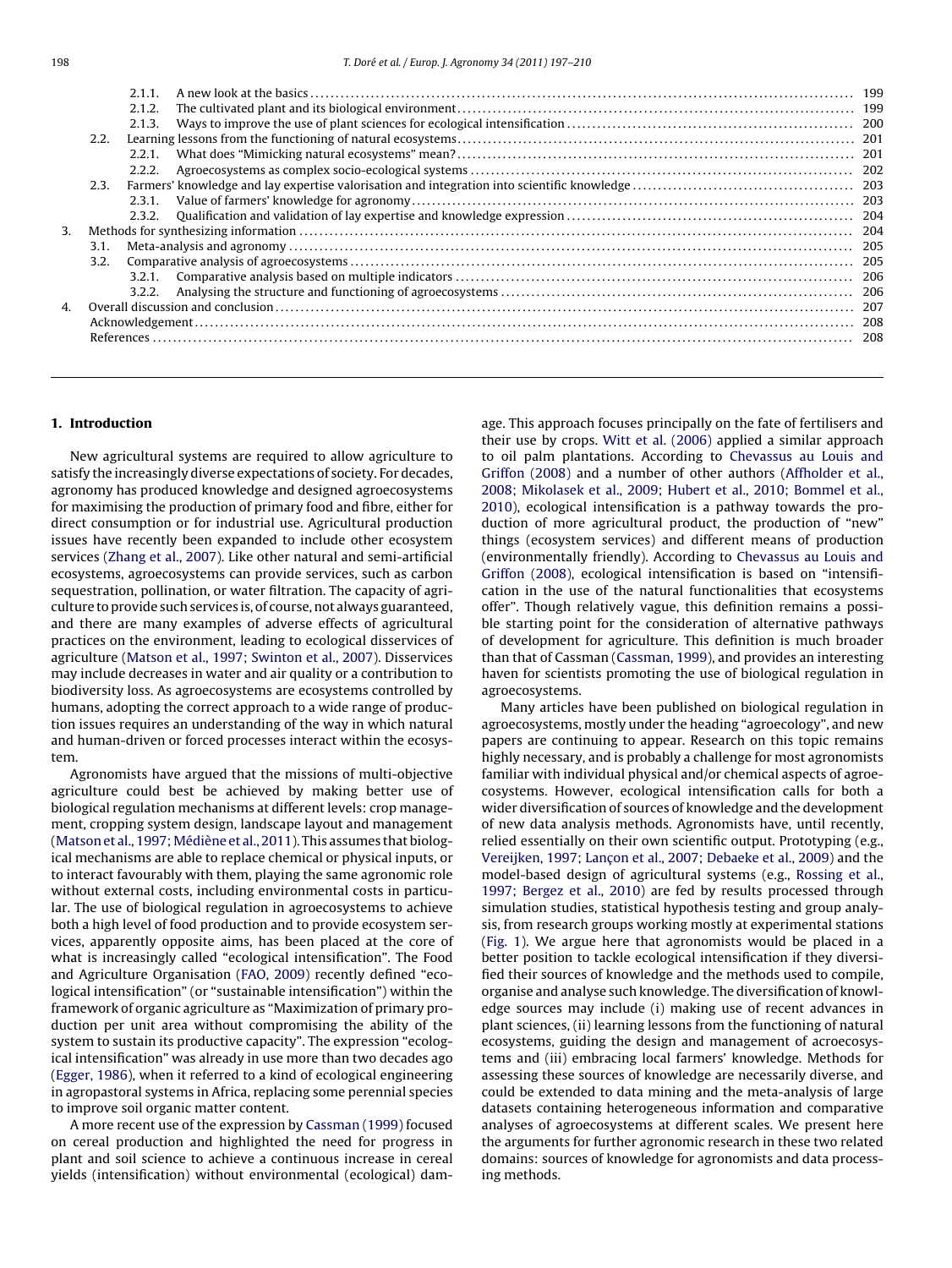<span id="page-2-0"></span>

**Fig. 1.** Summary of new avenues of agronomic research for ecological intensification.

# **2. Diversifying sources of knowledge to guide ecological intensification**

# 2.1. Mobilizing advances in plant sciences

There has been tremendous progress in plant sciences in recent decades, with detailed elucidation of the genetic and environmental determinism of plant development, growth and reproduction. This progress was made possible, in particular, by increases in our ability to dissect cellular and molecular processes, supported by exponential progress in laboratory techniques and the capacity to analyse masses of genomic data (e.g., [Tardieu and Tuberosa,](#page-13-0) [2010\).](#page-13-0) This knowledge about the highly complex life of plants has often been developed in a simplified environment, far removed from the reality of farmers' fields. This has led to a widening of the gap between the research objectives of plant scientists and agronomists. We highlight briefly, with a few examples, ways in which agronomists could make use of advances in plant sciences to design ecologically intensive cropping systems.

### 2.1.1. A new look at the basics

Agronomists involved in the design and evaluation of cropping systems often make use of a simplified crop description ([Monteith,](#page-12-0) [1977\),](#page-12-0) despite the availability of more mechanistic models simulating canopy photosynthesis ([Spitters et al., 1986; Spitters, 1986;](#page-13-0) [dePury and Farquhar, 1997\).](#page-13-0) In this simplified description, the canopy, represented as a "big leaf", intercepts photosynthetically active radiation and converts it to biomass. Branching is generally considered to be the outcome of interplant competition. Mineral nutrition is represented as a simple flux from soil to plant roots, depending on soil mineral and water contents. Such simplified representations have proved sufficient and highly successful for cropping system design. Moreover, the more sophisticated representations of the basic processes of plant life implemented in more complex models do not necessarily improve the ability of crop models to predict behaviour in a range of fluctuating conditions. Such representations have therefore been used only rarely

by agronomists. Nevertheless, results recently obtained in plant sciences suggest that this simple paradigm could be improved, as shown for example by [Zhu et al. \(2010\), w](#page-13-0)ho analysed the ways in which improvements in photosynthesis efficiency could contribute to the required increase in yields.

Nutrient use efficiency is also clearly a key point in ecological intensification. One of the most important issues is decreasing the use of nitrogen fertilisers, to decrease greenhouse gas emissions, to reduce the dependence of agriculture on fossil fuels and to prevent health and environmental disorders, without decreasing productivity ([Galloway et al., 2008; Spiertz, 2010\).](#page-12-0) Plant scientists have investigated in detail the exchanges of nitrogen between roots and their environment ([Jackson et al., 2008\).](#page-12-0) [Glass \(2003\)](#page-12-0) summarised the factors decreasing nitrogen absorption efficiency, on the basis of molecular knowledge and empirical data. Decreases in nitrogen transporter activity and rates of nitrate absorption follow increases in soil ammonium concentration, low temperature and incident radiation. These mechanisms may account, at least in part, for the high variability of fertiliser efficiency observed in field experiments. They also provide us with opportunities to improve nitrogenmanagement in the soil.More generally, the ways in which plants make use of adaptation mechanisms to deal with mineral depletion have been extensively studied on a physiological basis [\(Grossman and Takahashi, 2001\).](#page-12-0) Agronomists could make use of this work to define the limits within which plant environments must be contained to avoid unfavourable plant reactions.

#### 2.1.2. The cultivated plant and its biological environment

Since the middle of the last century, the gradual "artificialisation" of agriculture has led to agronomists paying less attention to the biological components of fields. Agroecology has emerged as a reaction against this excessive simplification of the system, placing the biological component back at the heart of the system [\(Altieri,](#page-11-0) [1989\),](#page-11-0) and resulting in the development of an "agroecosystem" view ([Conway, 1987\).](#page-11-0) Nevertheless, common agronomic practices still largely ignore biological interactions in cultivated fields, and agroecologists often emphasise the need for an empirical and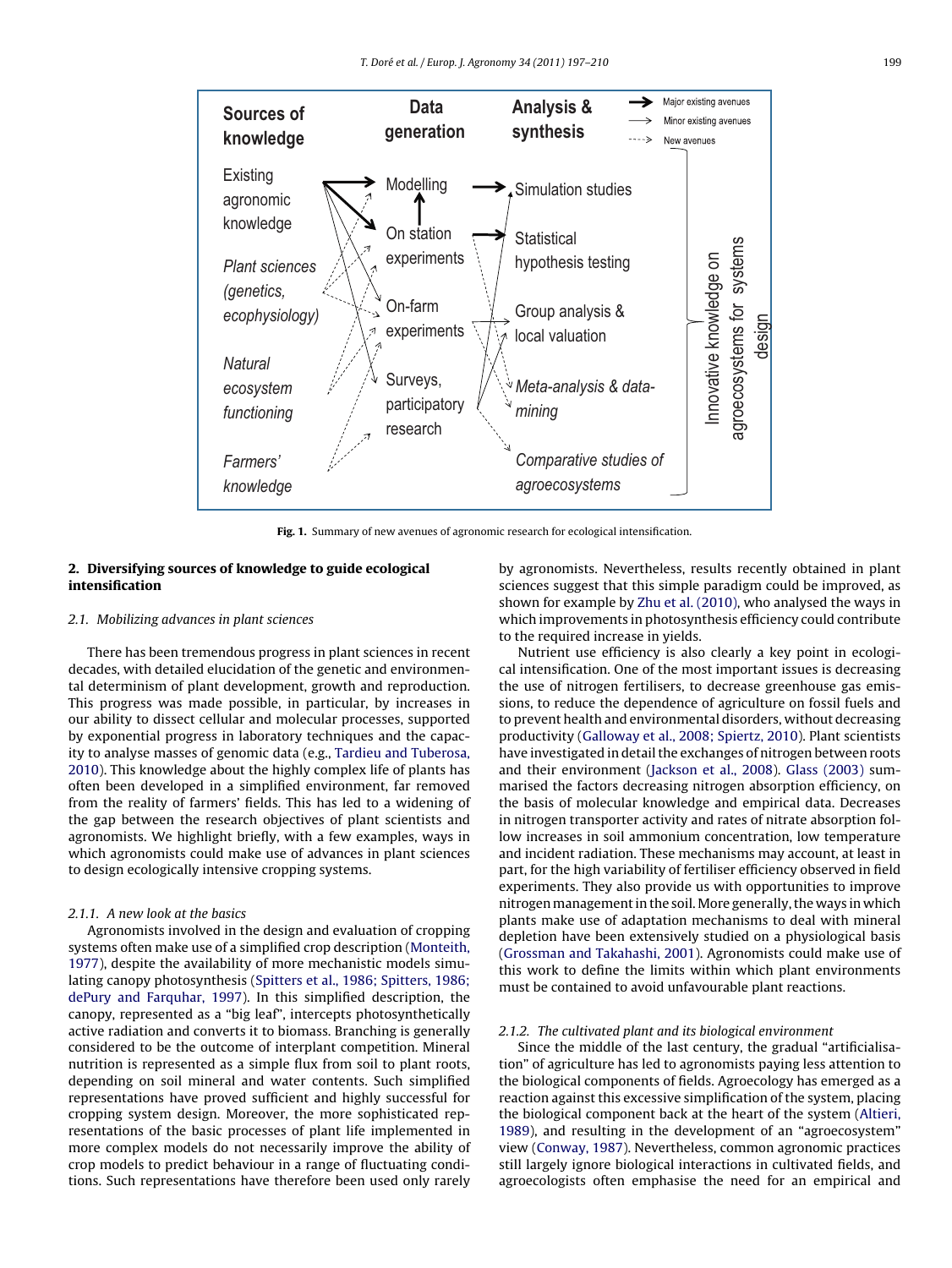holistic approach to agroecosystems. New findings in plant sciences concerning the relationships between the plant and its surrounding biotic environment have recently emerged and are of great interest.

Studies of interactions between roots and soil micro- and macroorganisms have revealed the existence of processes of paramount importance for agronomists. Some of these interactions are very familiar to agronomists, including nitrogen fixation by symbiosis between Rhizobium sp. and leguminous or non-leguminous ([Mehboob et al., 2009\)](#page-12-0) plants. Other associations, such as that between other endophytic di-azotrophic bacteria and grasses or cereals, also exist and may be of interest, as pointed out by [Reis](#page-12-0) [et al. \(2000\). P](#page-12-0)lants may be injured by soil pathogenic organisms, but they may also benefit from organisms present in the rhizosphere, through improvements in growth and mineral nutrition, an increase in resistance to unfavourable abiotic conditions, and protection against or an increase in resistance to pathogens ([Sturz](#page-13-0) [and Nowak, 2000; Kiers and Denison, 2008\).](#page-13-0)

Whatever the types of organisms considered, the species or plant genotype drives selection of the bacterial community and determines the benefits of plant–rhizosphere mutualism. Improvements in the genomic characterisation of rhizobacterial communities have made it possible to demonstrate that plant genotype influences bacterial assemblages by modifying exudation patterns ([Micallef et al., 2009\).](#page-12-0) An understanding of the plant genome would make it possible to determine the genetic basis of the mechanism and to make use of genetic variants for the management and manipulation of the rhizosphere community ([Ryan et al.,](#page-13-0) [2009; Wissuwa et al., 2009\).](#page-13-0) These rhizosphere associations and their benefits to the crop also depend strongly on cropping system, so it would seem reasonable to conclude that adapted cropping systems (including crop rotation and crop management measures) could also increase efficiency. The efficacy of the Rhizobium/legume association is also highly dependent on cropping system, through the effects of practices on the physical and chemical properties of soils and their water status [\(Sprent et al., 1987\).](#page-13-0) These effects are well known, but should be considered in the light of the recent development of legume nodulation genomics [\(Stacey et al., 2006\).](#page-13-0) [Sturz and Nowak \(2000\)](#page-13-0) have enlarged their vision to the overall communities of endophytic rhizobacteria with potentially beneficial effects on crop growth through an increase in resistance to unfavourable abiotic conditions and to pathogen aggression, and through improvements in growth and mineral nutrition. The agronomic benefits of these associations with endophytic rhizobacteria depend on the survival of bacterial communities, which in turn depends on soil and crop management ([Bowen and Rovira, 1999;](#page-11-0) [Acosta-Martinez et al., 2008\).](#page-11-0) One of the ways by which crop management can modulate the evolution of microbial communities, is its effect on root exudates. In addition to altering the physical and chemical properties of the soil, root exudates have been shown to affect both soil micro-organism communities and other eukaryotes ([Bertin et al., 2003\).](#page-11-0) [Bais et al. \(2004, 2006\)](#page-11-0) reviewed the nature of the chemicals involved and the corresponding interaction processes for various ecological roles. However, one of the aspects of crop/soil community interactions most frequently ignored by agronomists is probably the role of the common mycorrhizal networks (CMNs), which may be affected directly or indirectly by soil tillage, fertilisers, pesticide use and aerial plant management ([Pietikäinen and Kytöviita, 2007\).](#page-12-0) The networks that these fungi establish between plants may provide a major route for mineral transfer from plant to plant [\(He et al., 2003\).](#page-12-0) [van der Heijden and](#page-13-0) [Horton \(2009\)](#page-13-0) recently reviewed the possibilities for CMN formation between different plant species, their ecological significance and the benefits generated. They found that there were many possibilities for CMN development, but that there were also large differences in the benefits accrued, particularly in terms of promotion of the growth of interconnected plants. Similarly, the role

of plant micro-organisms in plant  $\times$  plant interactions [\(Sanon et al.,](#page-13-0) [2009; Li et al., 2008\)](#page-13-0) and the competition of microbial communities promoting both plant growth and health ([Lemanceau et al., 2009\)](#page-12-0) illustrate the benefits that agronomists may obtain from advances in research on plant–micro-organism interactions for rhizosphere engineering and management [\(Ryan et al., 2009\).](#page-13-0) Beyond the question of production, [Jackson et al. \(2008\),](#page-12-0) focusing on nitrogen, derived from current knowledge on root/micro-organism interactions the trends in ecosystem services supplied by cropping systems in different agricultural situations. Thanks to the deep insight now available, the contribution of agronomists at system level can be built on mechanistic rather than empirical knowledge, as demonstrated by certain examples in precision agriculture [\(Welbaum et al., 2004\).](#page-13-0)

Interactions between aerial parts of the plant and the surrounding biotic environment have also been described in detail in recent years. The metabolic pathways by which plants react both locally and systemically to infection or wounding are increasingly well known [\(de Bruxelles and Roberts, 2001; Kessler and](#page-11-0) [Baldwin, 2002\).](#page-11-0) Some result in the production of volatile substances, which play a role in herbivore repulsion or plant-to-plant signalling. These findings are promising for genetic engineering approaches, provided that the genetic basis of the metabolic pathways can be identified [\(Dudareva and Pichersky, 2008\).](#page-11-0) However, cropping system may also play a role, as the expression of the metabolic pathways involved in direct or indirect defence probably depends on interactions between genotype and environment ([Le Bot et al., 2009\).](#page-12-0) Moreover, it may be possible to elicit some of these pathways deliberately, with appropriate techniques.

# 2.1.3. Ways to improve the use of plant sciences for ecological intensification

The preceding two sections do not provide a detailed review of the extensive literature in plant sciences. Instead, they deal with a few examples of recent progress and the possible benefits that agronomists could derive from these advances (see [Table 1\).](#page-4-0) These examples demonstrate that closer consideration of the results of plant sciences could help agronomists to reach their objectives, paving the way for higher levels of production, better quality products, and less harmful consequences for the environment. Other advances in plant sciences, concerning plant architecture, leaf and root morphogenesis (McSteen and Leyser, 2005; Wang and Li, 2008; [Walter et al., 2009\),](#page-12-0) floral biology (e.g., [Boss et al., 2004\),](#page-11-0) the role of aquaporins (e.g., [Maurel et al., 2008\),](#page-12-0) cell separation processes [\(Roberts et al., 2002\) a](#page-13-0)nd long distance signals within plants ([Lough](#page-12-0) [and Lucas, 2006\),](#page-12-0) for example, are also of great potential interest to agronomists working on ecological intensification, as they might help crops to avoid or to resist deleterious stresses. However, major efforts are still required to scale-up the results from individual genes, cells or organs to the canopy, and to test the stability of biological results in a wide range of agricultural conditions. It is also important to check that advances in one area are not associated with severe drawbacks in others. However, these findings are nonetheless precious to agronomists, who will need to use all the means available to construct novel, more resource-use efficient and/or productive cropping systems.

Finally, there are many different drivers of change in ecological intensification (see introduction and subsequent sections). Innovative systems that have already been developed in the domain of ecological intensification, such as the use of mixtures of cultivars or species, agroforestry and no-tillage systems, would certainly benefit from the knowledge provided by plant sciences. However, these systems will themselves raise new questions and issue new challenges to plant science. For example, although progress has been made in this area, plant sciences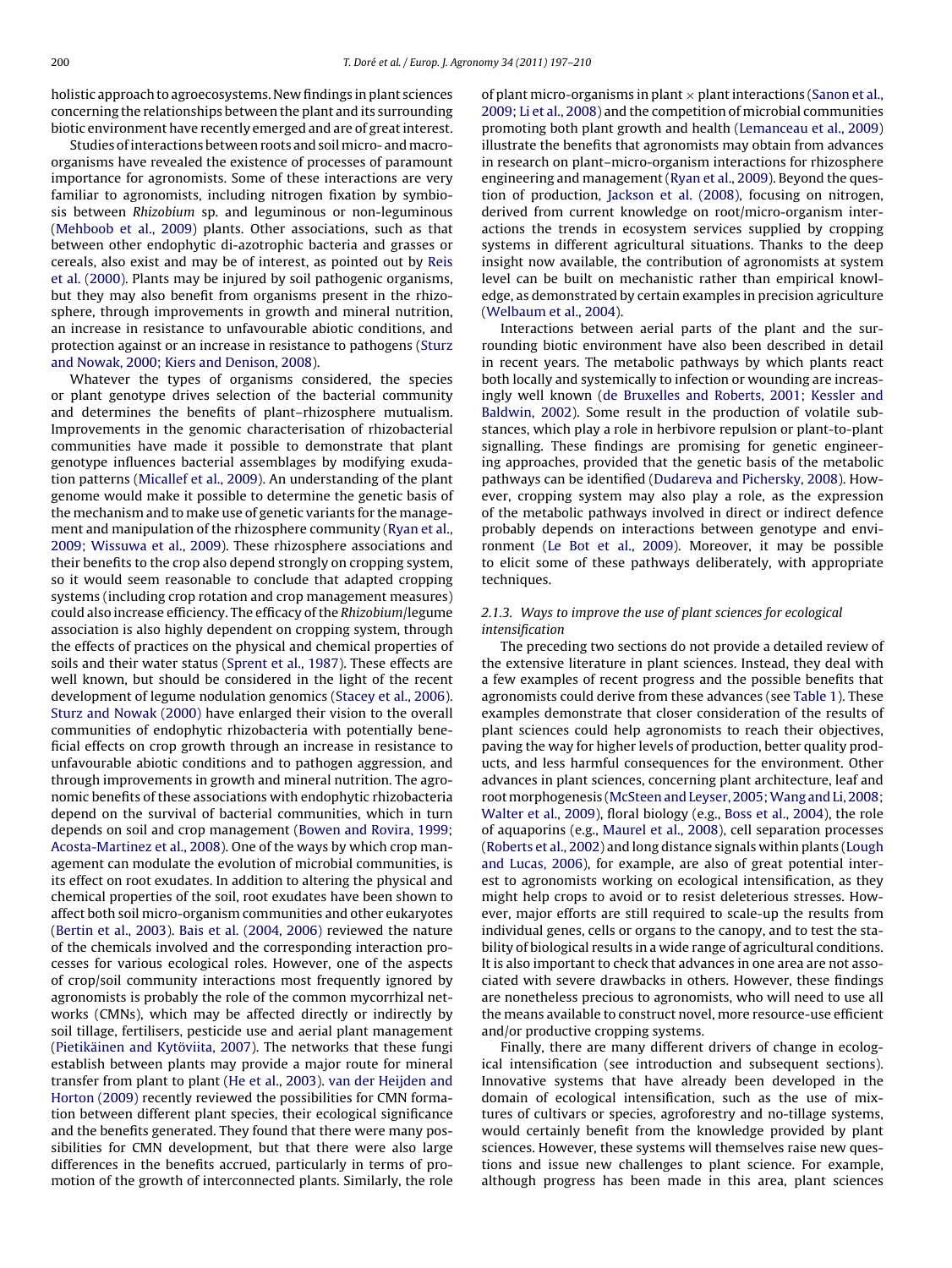#### <span id="page-4-0"></span>**Table 1**

Examples of recent results from plant sciences useful in agronomy.

| Topics in plant sciences                                            | Key references                                                                    | Potential agronomic benefits                                                                                           |
|---------------------------------------------------------------------|-----------------------------------------------------------------------------------|------------------------------------------------------------------------------------------------------------------------|
| Plant architecture                                                  | Zhu et al. (2010)<br>Walter et al. (2009)<br>dePury and Farquhar (1997)           | Increased radiation interception                                                                                       |
| Photosynthesis efficiency                                           | Wang and Li (2008)                                                                | Canopy pattern target for crop management<br>Increase in yield<br>Identification of genotypes adapted for crop mixture |
| Exchanges of nitrogen between<br>roots and environment              | Jackson et al., 2008                                                              | Improved fertiliser use efficiency                                                                                     |
| Role of organic anion exudation                                     | Glass (2003)<br>Ryan et al. (2001)                                                | Improved nitrogen management                                                                                           |
| Interaction between roots and<br>soil organisms                     | Mehboob et al. (2009)                                                             | Improved mineral nutrition                                                                                             |
|                                                                     | Brussaard et al. (2007)                                                           |                                                                                                                        |
| Role of common mycorrhizal<br>networks                              | Micallef et al. (2009)                                                            | Improved crop growth                                                                                                   |
|                                                                     | Ryan et al. (2009)<br>Sturz and Nowak (2000)<br>van der Heijden and Horton (2009) | Adaptation of crop management                                                                                          |
| Interaction between aerial<br>parts of the plant and<br>environment | de Bruxelles and Roberts (2001)                                                   | Management of natural defences for improved resistance to pests                                                        |

results are still often obtained in highly simplified systems and therefore cannot easily be translated to multispecies systems. Above-ground competition for light and below-ground competition for water are major processes in ecological intensification that require study in systems including facilitation between plants ([Long and Nair, 1999; Zhang et al., 2008; Malézieux et al.,](#page-12-0) [2009\).](#page-12-0)

# 2.2. Learning lessons from the functioning of natural ecosystems

Strategies for agroecosystem design and management may be derived from the observation of natural ecosystems, guiding alternative agronomic practices. Several authors (e.g., [Ewel,](#page-11-0) [1999; Altieri, 2002; Jackson, 2002; Vandemeer, 2003; Malézieux,](#page-11-0) [2011\) h](#page-11-0)ave already suggested that natural ecosystems may provide appropriate models for agroecosystem design to achieve both environmental and social goals while ensuring long-term sustainability. This idea is based on the assumption that natural ecosystems are adapted to local constraints, due to a long process of natural selection [\(Dawson and Fry, 1998; Ewel, 1999\).](#page-11-0) It is therefore assumed that the incorporation of certain characteristics of natural ecosystems into agroecosystems would improve some of the properties of agroecosystems, such as productivity ([Fukai, 1993\),](#page-11-0) stability ([Aerts, 1999; Schulte et al., 2003\)](#page-11-0) and resilience [\(Lefroy](#page-12-0) [et al., 1999\).](#page-12-0) These features are particularly useful for dealing with pest outbreaks [\(Trenbath, 1993\)](#page-13-0) and increasing energy efficiency in a context of the depletion of fossil fuels [\(Hatfield, 1997\).](#page-12-0) A similar reasoning was followed in the framework of Ecoagriculture, proposed by [McNeely and Scherr \(2003\), w](#page-12-0)hich places biodiversity at the heart of strategies to conserve and restore ecosystem services, increase wild populations in agroecosystems, and sustain agricultural production. An illustration of this mimicry is provided for cropping systems in [Fig. 2](#page-5-0) with an emphasis on crop protection. In natural ecosystems, the various animal and plant species interact through population dynamics and trophic networks, providing the final ecosystem with services, such as pollination. In standard cropping systems, these interactions may lead to pest damage on crops, which may be managed with various control methods to limit yield loss. An increase in plant species diversity in systems mimicking natural ecosystems could allow natural enemies to control pests and generate ecosystem services.

# 2.2.1. What does "Mimicking natural ecosystems" mean?

There have been only a few practical attempts to design agroecosystems from nature. [Jackson and Jackson \(1999\)](#page-12-0) aimed to develop sustainable cropping systems by mimicking the mid-grass American prairie, creating crop mixtures analogous to the vegetation structure of the prairie. Traditional agroecosystems in the tropics, long unknown or disparaged by some agronomists, are frequently based on the integrated management of local natural resources and, in many cases, on the management of local biodiversity. These systems may also be considered to result from the observation of nearby natural ecosystems by generations of farmers, who have aimed to mimic the functioning and structure of these natural systems. For example, slash and burn systems can be considered to mimic nature behaviour after fire. Agroforestry systems in the humid tropics mimic the structure and functioning of rainforests. According to [Ewel \(1999\), h](#page-11-0)umid tropical ecosystems appear to be particularly suitable for application of the "mimicry of Nature" concept. Agroforestry systems in the humid tropics are based on the tropical rainforest model. They combine several strata, have a high level of species diversity and are very widespread in Asia, Oceania, Africa and Latin America. Such systems provide both subsistence for local populations and major environmental and socio-economic services [\(Sanchez, 1995; Nair, 2001\).](#page-13-0) Lying halfway between agro- and forest ecosystems, agroforestry systems combine annual and perennial, herbaceous and woody species, in a more or less complex whole in terms of the number of plant species and practices [\(Torquebiau, 2007\).](#page-13-0) The damar agroforests of Sumatra, or the cocoa-based agroforests of Cameroon or Costa Rica, are original ways in which farming communities use natural resources in human reconstructions of both "natural" and productive ecosystems from natural ecosystems ([Michon et al., 1995, 2007; Schroth](#page-12-0) [et al., 2001, 2004\).](#page-12-0)

The scientific foundations of the mimicry paradigm, however, remain to be studied thoroughly [\(Malézieux, 2011\).](#page-12-0) The potential of this approach to generate innovative agroecosystems in practice also remains largely unknown. [Ewel \(1999\)](#page-11-0) and [van Noordwijk](#page-12-0) [and Ong \(1999\)](#page-12-0) proposed two principles for the design of agroecosystems based on natural ecosystem mimicry. According to the first of these principles, agroecosystems should mimic the structure and function of natural ecosystems existing in a given pedoclimatic zone. According to the second, agroecosystems should also mimic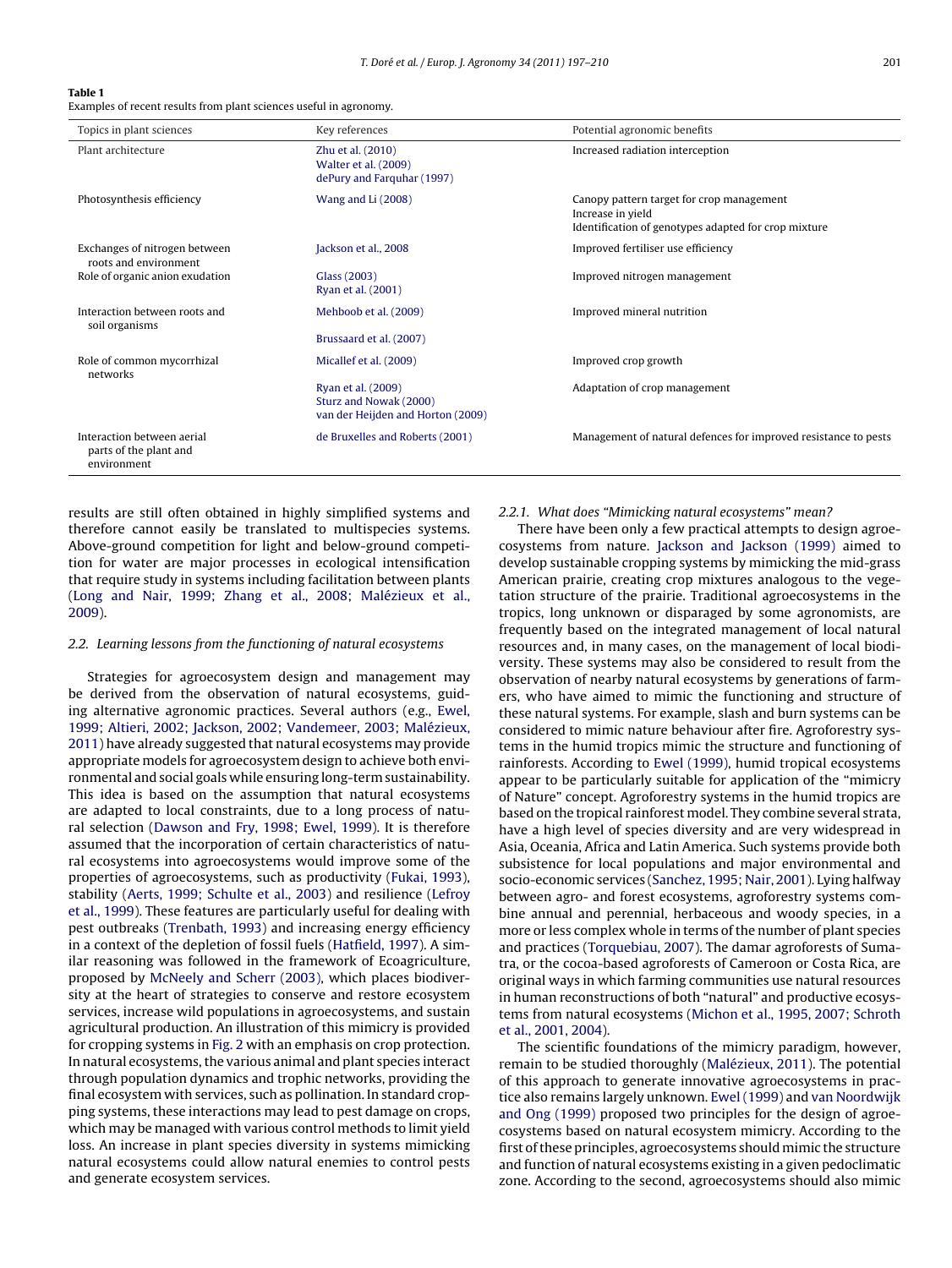<span id="page-5-0"></span>

Fig. 2. A comparison of natural ecosystems, conventional cropping systems and agroecosystems inspired from natural ecosystems, with an emphasis on crop protection.

the diversity of species existing in natural ecosystems, thereby maintaining the diversity of natural ecosystems in the given zone. The first of these principles is clear enough, but must be extended to be effective. Indeed, there are many functions, and structure can be assessed at different scales. Furthermore, basing agroecosytem design solely on natural ecosystems present in the same area may be too limiting: some good ideas might emerge from the study of very distant systems.

According to the second principle, the redesign of agroecosystems in more ecologically intensive configurations implies their diversification. This has been the case, for example, in Cuba, where small- and medium-scale farmers have tended to diversify their production systems in response to their limited access to or total lack of agricultural inputs to sustain productivity [\(Funes-Monzote](#page-11-0) [et al., 2009\).](#page-11-0) The resulting diversified systems are energetically more efficient, less dependent on external inputs, more productive, adaptable and resilient. The diversification of agroecosystems within the mimicry paradigm may be achieved by increasing the number of microorganisms, plant and animal species relevant to agriculture over space and time, or through agrobiodiversity, a subset of general biodiversity [\(Brookfield et al., 2003\).](#page-11-0) However, natural ecosystem mimicry cannot mean reproducing the diversity observed in natural ecosystems, for at least three reasons. First, recent reviews of existing knowledge in ecology have demonstrated that functional composition controls ecosystem functioning more frequently than species diversity [\(Hooper et al., 2005\).](#page-12-0) As our purpose is to improve agroecosystem functioning through ecological intensification, and not to conserve natural species biodiversity per se within agroecosystems, agronomists should concentrate on identification of the level of functional biodiversity resulting in the expression of interesting properties. As pointed out by [Main \(1999\),](#page-12-0) who addressed the question of how much biodiversity is enough in the context of agroecosystems mimicking nature, the level of diversity considered adequate strongly depends on the goals and criteria used for evaluation. Moreover, interesting properties may arise from the spatial and temporal organisation of the species rather than purely from their number. For example, lessons can be learned from studies of natural ecosystems addressing agronomic topics: nutrient cycling within a complex landscape may be useful for optimising nutrient management in areas worked by humans, community ecology in natural ecosystems may facilitate the design of new crop protection strategies and an understanding of facilitation within natural ecosystems should make it easier to make use of this process in agroecosystems. Finally, approaches based on mimicking natural ecosystems will inevitably be confronted with the "aim problem". Natural ecosystems provide many services but are not targeted. Agroecosystems, by contrast, are designed to optimise different aspects and to achieve different goals. Consequently approaches mimicking natural ecosystems are limited by certain agricultural obligations, such as the removal of the minerals contained in agricultural products. Some insight may be gained from regarding agroecosystems as complex systems with many simultaneous feedback loops including a dimension absent from natural ecosystems: human agency.

#### 2.2.2. Agroecosystems as complex socio-ecological systems

Agroecosystems are systems that combine sociological and ecological dynamics, in interaction. In complex, dynamic and spatially heterogeneous systems, interactions take place over scales generating emergent properties and self-regulatory mechanisms [\(Holling,](#page-12-0) [1973\).](#page-12-0) These mechanisms often manifest as cross-scale feedback, or panarchy ([Gunderson and Holling, 2002\),](#page-12-0) and societies contribute to system regulation through adaptive management. For example, in smallholder agricultural systems making use of communally shared resources, buffering and regulatory mechanisms often emerge from collective action ([Meinzen-Dick et al., 2004\).](#page-12-0) This is why agroecosystems may be defined as socio-ecological systems, or cybernetic systems steered by humans to attain certain goals (see [Conway, 1987\).](#page-11-0) The capacity of farmers to adapt plays a major role in system resilience and, by analogy to the concept of informal economies ([de Soto, 2000\),](#page-11-0) regulatory mechanisms operate as informal resource flows that are often unaccounted for in agroecosystems analysis ([Tittonell et al., 2009\).](#page-13-0) Just as natural ecosystems have a "memory" as a direct consequence of their history, so do agroecosystems, except that some of that memory lies in human agency ([Tittonell, 2007\).](#page-13-0)

A wider definition of agroecosystem diversification, more compatible with the socio-ecological nature of complex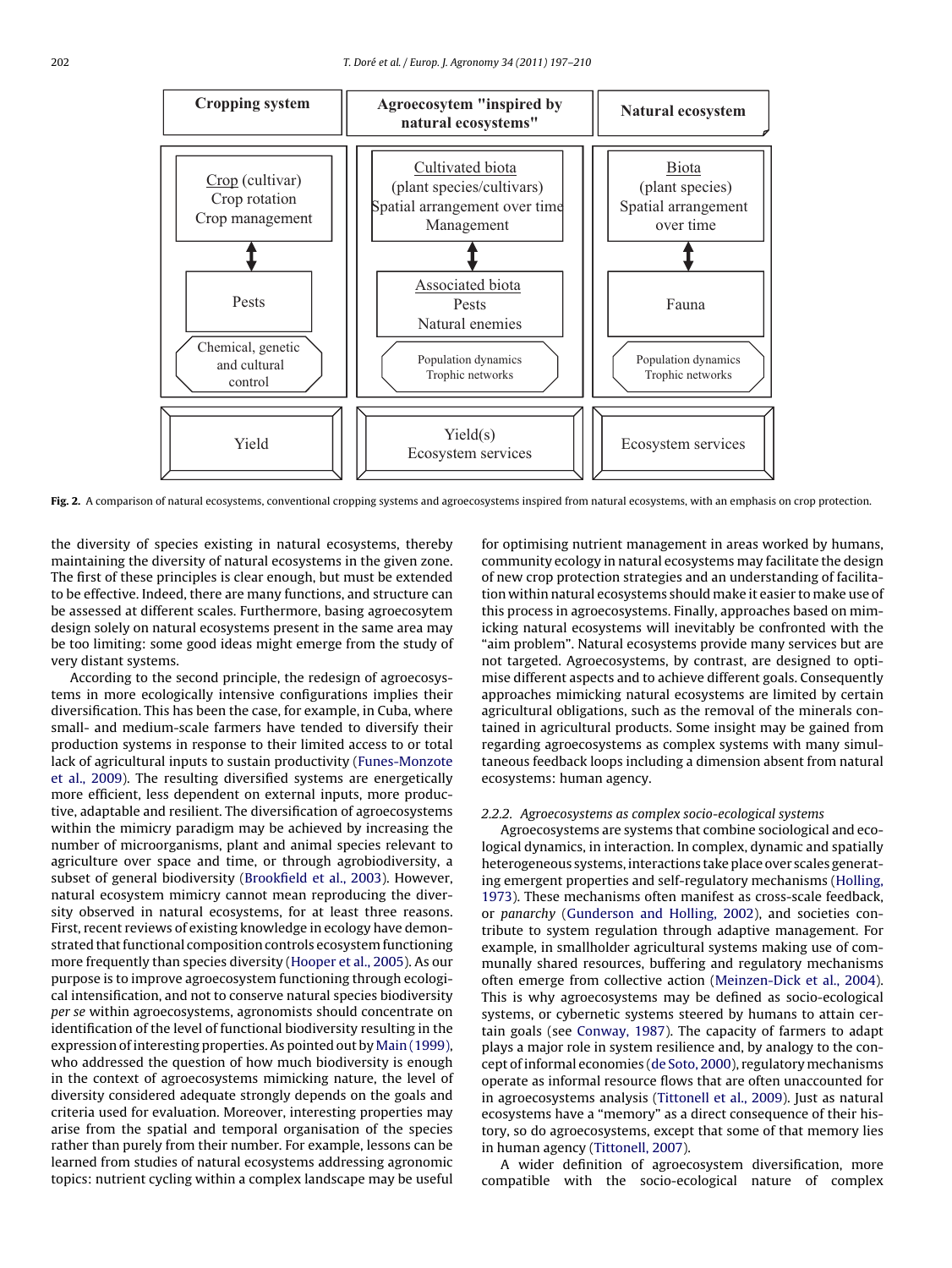agroecosystems, must consider not only species diversity, but also the diversity of agricultural practices and rural knowledge adapted to/derived from local pedoclimatic conditions. These lie at the core of human agency and represent new sources of knowledge for agronomic research (see below). Agroecosystem diversification in its broadest sense thus concerns the diversity of livelihood strategies at a certain location, diverse land use, management and marketing strategies, the integration of production activities (e.g., crop-livestock interactions), spatial and temporal associations of crops and crop cultivars, and the maintenance of genetic agrobiodiversity in the system. The efficiency of use of natural, economic and social resources in agroecosystems—which goes beyond the partial use efficiency of a certain single input—and desirable properties, such as stability and resilience, are based on one or more of these categories of diversity. New avenues for agronomy to strengthen agroecological intensification should go beyond the cultivated field or the mixture of species in a given landscape. They should explore desirable properties and mechanisms that operate at the scale of complex socio-ecological systems, i.e. that take into account sociological and ecological dynamics and interactions in agroecosystems.

# 2.3. Farmers' knowledge and lay expertise valorisation and integration into scientific knowledge

Farmers do not rely exclusively on the results and output of agronomic research to operate their agroecosystems. They make use of much wider knowledge, based on their own experiences and on exchanges with other farmers and advisers, thus building their own expertise. This expertise is rooted in the need to act whatever the level of agronomic knowledge available: sound and detailed or unreliable and patchy. It is also dependent on the characteristics (environmental, economic, social) of the situation in which it is constructed. According to [Prior \(2003\), w](#page-12-0)e may consider farmers to be lay experts (although this denomination entails an antinomy): experts because of their experience-based knowledge and lay because this knowledge is limited in scope and does not give farmers the broader and deductive understanding characteristic of scientific or expert knowledge. Recognition of the value of lay expertise is both a necessity and a challenge in many domains, such as medicine (e.g., adapting treatments according to the patient's reactions, both as observed by doctors and as interpreted by the patient) and industry (particularly for fault detection in plant or machine operation). However, although the value of this lay expertise is recognised, it is not used to build or extend the current scientific knowledge, but to adapt its application in local situations ([Henderson, 2010\).](#page-12-0)

Farmers can observe not only their own production systems, but also other systems (both agricultural and natural) and interactions between these systems. They can also gain experimental knowledge in their own systems. They are often willing to do so and therefore carry out experiments in the operation of their own agroecosystem, evaluating the response of the system to their decisions. This generates different types of knowledge. When confronted with, observing or learning from natural ecosystems, farmers gain knowledge similar to what is generally referred to as local or traditional ecological knowledge (LEK or TEK, [Berkes,](#page-11-0) [1999\).](#page-11-0) Over generations, they may also build traditional knowledge (not specifically ecological), refined by years of adaptation (see previous section). When experimenting, they build a mixture of experience-based and experimental knowledge. Many studies have considered the use of LEK/TEK, but most have focused on the use of this knowledge for natural resource management (including fisheries and forestry systems, which more closely resemble a subsistence harvesting activity) rather than the design or improvement of productive agricultural systems. Fewer studies have directly

# **Table 2**

Examples of farmers' knowledge potentially useful in agronomy.

| Sources of knowledge                                                    | Key references                                     | Potential agronomic<br>benefit                                                       |
|-------------------------------------------------------------------------|----------------------------------------------------|--------------------------------------------------------------------------------------|
| Local ecological<br>knowledge                                           | <b>Chalmers and Fabricius</b><br>(2007)            | Explaining changes in<br>agricultural systems                                        |
| Traditional farming<br>systems                                          | Singh and Sureja<br>(2008)<br>Abbona et al. (2007) | Design of sustainable<br>farming systems<br>Understanding of<br>ecological processes |
| Local knowledge and<br>indicators for<br>assessing forest<br>management | Ballard et al. (2008)                              | Assessment of<br>management practices<br>for forests                                 |
| Farmer's indicators<br>supporting decision<br>making                    | Tchamitchian et al.<br>(2006)                      | Indicators with<br>expanded domains of<br>validity                                   |

investigated farmers' knowledge. The studies that have been carried out in this domain have mostly assessed the validity of this knowledge (e.g., [Grossman, 2003; Friedman et al., 2007; Grace et al.,](#page-12-0) [2009\)](#page-12-0) or considered the local adaptation of more generic solutions (e.g., [Steiner, 1998; Affholder et al., 2010\).](#page-13-0) However, farmers' knowledge is not only of value for application and for the adaptation of agronomic knowledge to a particular case. It can also be used to extend the available scientific agronomic knowledge (see the examples presented in Table 2). We will defend this point and discuss the various issues it raises below.

## 2.3.1. Value of farmers' knowledge for agronomy

We will analyse separately the lay expertise (resulting from farmers' activities and interactions with their own systems) and the more traditional knowledge that some farmers or societies have developed over time. The value of lay expertise for agronomy and for development (support to farmers) has been recognised for some time (e.g., [Barzman et al., 1996; Baars and de Vries, 1999\).](#page-11-0) This lay expertise can help to enlarge current agronomic knowledge in various ways. First, farmers operate their agroecosystem even in the absence of appropriate knowledge, because they have to. They therefore develop experience-based knowledge that can fill in some of the gaps in scientific knowledge. However, as mentioned above, this experience-based knowledge is often limited to the farmer's own particular case, whereas scientific knowledge should be more general.

Second, some traditional practices are based on the observation of natural ecosystems ([Chalmers and Fabricius, 2007; Reed](#page-11-0) [et al., 2007\),](#page-11-0) which, as we have seen, may be of value for ecological intensification. [Chalmers and Fabricius \(2007\), f](#page-11-0)or example, showed that local experts, using their ecological knowledge, were able to put forward explanations for changes in their system, some of which were also provided by scientific knowledge. However, the local experts also had other explanations rooted in a more general understanding of the system. Traditional farming systems can also be a source of understanding and inspiration for the design of sustainable farming systems. [Singh and Sureja \(2008\)](#page-13-0) showed, for example, how traditional farming systems cope with harsh environments through the management of a wide diversity of plants providing genetic resources. [Abbona et al. \(2007\)](#page-11-0) evaluated the sustainability of a traditional vineyard system in Argentina, both in its original location and in a newly planted area. They showed that the traditional system, in its original location, was indeed sustainable, whereas this system was not sustainable in its new, different location. They concluded that the efficacy of the traditional system was dependent on the location in which and for which it had been developed over time. During this evaluation process, based on the use of indicators developed for this analysis through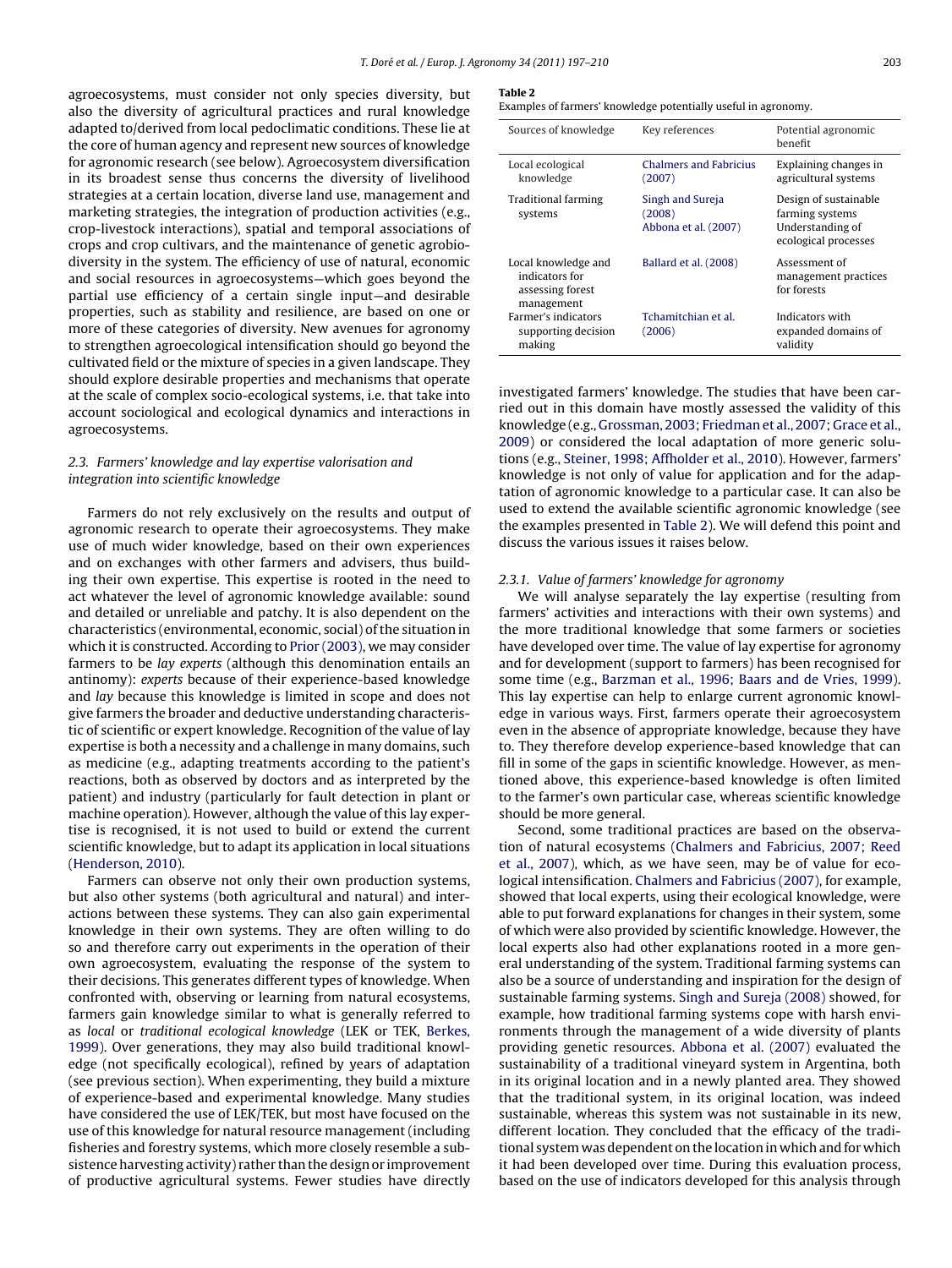the adaptation of existing methods, these authors gained insight into and an understanding of the ecological processes at work in the traditional vineyard system. The analysis of traditional farmers' practices therefore provided an opportunity to obtain new scientific knowledge. In a different context, [Ballard et al. \(2008\)](#page-11-0) analysed the knowledge involved in the management and monitoring activities of community-based forestry groups and the ways in which local and scientific knowledge complemented each other. They showed that local knowledge provided a rapid and efficient means of assessing the effects of management practices on the forest. The same was found for greenhouse tomato management. [Tchamitchian et al. \(2006\)](#page-13-0) successfully used the concept of "crop vigour" as an indicator in their expert system controlling the daily greenhouse climate for tomato production. Tomato crop vigour is readily assessed by growers of greenhouse tomato crops, on the basis of a set of observations: plant tip colour and shape, fruit load on the crop, crop overall colour. Scientists relate these observations to the generative to vegetative balance of the crop and its ability to perform photosynthesis [\(Navarrete et al., 1997\),](#page-12-0) without being able to model it formally.

Taken as a whole, local knowledge and lay expertise can provide clues to the natural or ecological processesmost useful in the design of sustainable farming systems, such as the natural regulation of pest populations by their predators ([Barzman et al., 1996; Sinzogan](#page-11-0) [et al., 2004\),](#page-11-0) or management of the soil and its mineral balance ([Steiner, 1998; Okoba and de Graaff, 2005; Saito et al., 2006; Abbona](#page-13-0) [et al., 2007\).](#page-13-0) They can also be of value in the design of assessment methods or indicators for monitoring the ecological performances of these farming systems.

# 2.3.2. Qualification and validation of lay expertise and knowledge expression

Although both interesting and challenging, the lay expertise of farmers (or advisers) is not easy to use. First, this lay expertise must be elicited and represented. Several methodologies have been proposed for expert knowledge elicitation, either for specific applications, such as plant disease epidemics [\(Hughes and Madden,](#page-12-0) [2002\),](#page-12-0) or for more general applications [\(Cornelissen et al., 2003;](#page-11-0) [Ley et al., 2010\).](#page-11-0) Appropriate elicitation methods include the selection of a panel of experts and the associated delimitation of the knowledge domain considered. The choice of representation also influences the elicitation process. Many authors advocate the use of fuzzy models, which allow the use of linguistic terms and are more suitable for the expression of knowledge in qualitative rather than quantitative terms. By contrast, scientific knowledge is most frequently modelled in quantitative terms, particularly when the goal is to represent the operation of a system under the influence of both controlled (human decisions and actions) and uncontrolled (environment) factors. Most of the agronomic models built to simulate agroecosystems are numerical models in which the variables have point values rather than interval or probabilistic values. There is therefore a gap between the most common representation of scientific knowledge and that of lay expertise, hindering the combination and merging of these two types of knowledge. However, differences in representation are not the only difficulty. As pointed out by [Prior \(2003\),](#page-12-0) lay experts may be wrong, either because of the limited scope of their experience or because their conclusions are based on false premises (misobservations, for example, due to a lack of knowledge or skills). Their knowledge is also situationdependent in that it is obtained in a domain of low variability (one of the goals of agricultural practices is often to reduce variability and diversity in agroecosystems, a goal challenged by ecological intensification). Lay expertise should therefore be qualified and analysed independently, in several different ways: domain of validity, certainty and precision. The domain of validity is important because knowledge should be associated with a description of the domain

in which it was obtained (ranges of the variables considered, for example); this factor can be used to analyse the extent to which the knowledge obtained is generic. Certainty refers to the confidence that can be attributed to the knowledge. Finally, precision measures how close to a numerical expression it is possible to get in the expression of the knowledge. Even certain knowledge may display a low precision rendering its use purely hypothetical (ventilating a greenhouse does modify its temperature, but the change is difficult to indicate with precision). Artificial intelligence provides a framework for representing expertise and analysing the conflicts arising when information from different sources is compared (several lay experts or a combination of lay expertise and scientific knowledge; [Amgoud and Kaci, 2007; Bench-Capon and Dunne, 2007; Alsinet](#page-11-0) [et al., 2008; Amgoud and Prade, 2009\).](#page-11-0) However, this domain (qualitative reasoning and argumentation) is still developing and, to our knowledge, its concepts and tools have not yet been used to merge lay expertise and scientific knowledge in agronomy (there are applications for database fusion, assisting debate preparation and industrial planning). The added value of these approaches lies in the need to provide an explanation detailing the arguments supporting a piece of knowledge, therefore addressing the questions of certainty and precision raised above.

The qualification of lay expertise has been shown to be a necessary step in approaches aiming to combine this expertise with scientific knowledge. Going beyond the issues of the domain of validity, certainty and precision, there is the question of validation of the new knowledge obtained. However, classical validation procedures cannot readily be applied, because the observations underlying the experience-based knowledge acquired are lacking. For example, to validate the greenhouse management rules formalised from expert knowledge, [Tchamitchian et al. \(2006\)](#page-13-0) used a two-step method rather than a direct validation of the rules themselves, which was not possible. The first step involved checking that the application of these rules really did result in the desired pattern of behaviour in the greenhouse (as expressed when building the rules), without questioning the agronomic validity of this behaviour. The second step involved assessing the quality of production obtained by applying these rules, the goal being to obtain appropriate production levels from the greenhouse. Attempts at the direct validation of a given rule have only made explicit which pieces of agronomic knowledge can be used to support a given rule. However, it would not have been possible to design the rule from this identified scientific knowledge, generally because the scopes of the scientific knowledge and that of the lay expertise yielding the rule were different.

### **3. Methods for synthesizing information**

The three main research methods currently used by agronomists [\(Fig. 1\)](#page-2-0) are various types of field experiments, on-farm inquiries (e.g., [Doré et al., 2008\),](#page-11-0) and modelling (e.g., [Rossing et al., 1997;](#page-13-0) [Bergez et al., 2010\).](#page-13-0) Field experiments provide validated knowledge meeting the scientific rules for data acquisition. This basic knowledge can be supplemented by inquiries providing data from real-world agricultural situations (farms). Modelling can be used to explore the response of key agronomic and environmental variables, such as, for example, yield or nitrogen loss, to climate, cropping system variables or societal changes. The data generated are then processed, mostly by classical methods, such as simulation studies, single-experiment data analysis, or group analysis. These methods could probably be complemented with two other methods: meta-analysis, involving the statistical synthesis of results from a series of studies, and comparative analyses of agroecosystems, involving the use of large-scale comparisons similar to those used in ecology (e.g., [Fortunel et al., 2009\).](#page-11-0)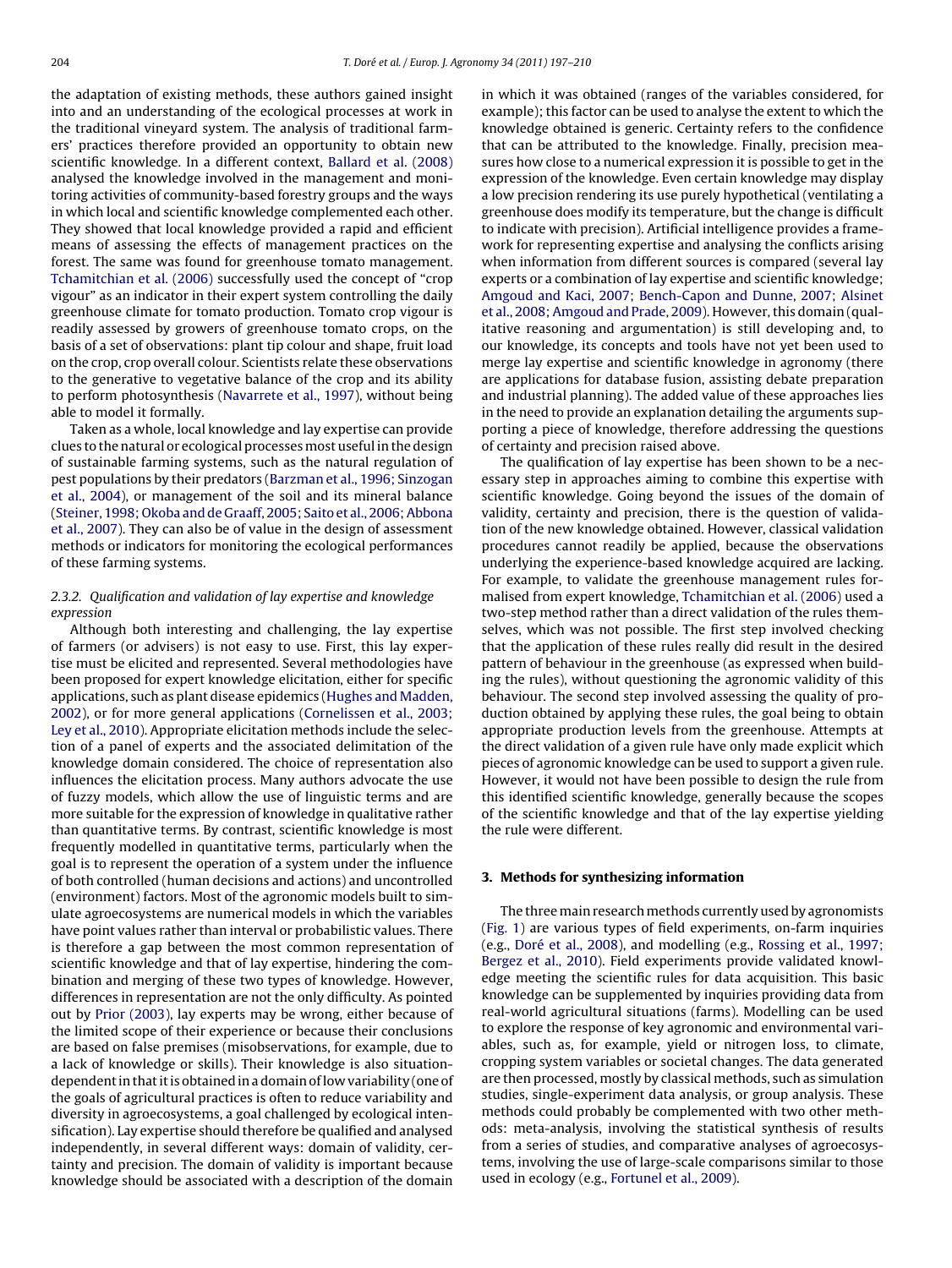#### 3.1. Meta-analysis and agronomy

Meta-analysis (e.g., [Borenstein et al., 2009\)](#page-11-0) is more powerful than a simple narrative review of a series of studies, because it synthesises published data in a quantitative manner and makes it possible to assess the between-study variability of a variable of interest.

Both scientific researchers and decision-makers can benefit from meta-analysis in several ways [\(Sutton et al., 2000\),](#page-13-0) as this approach provides a methodological framework for (i) exploring what has already been done on a given research topic and identifying more clearly where the gaps and uncertainties lie, (ii) generating an overview of divergent results, (iii) guiding decisions based on a systematic review and statistical analysis of all the available data related to a given topic, (iv) broadening the knowledge base and allowing replication for the testing of hypotheses, (v) adding to the cumulative development of science.

Most meta-analyses carried out to date have been performed in medical science [\(Normand, 1999; Sutton et al., 2000\).](#page-12-0) This approach has been less systematically applied in other areas of research, such as ecology (e.g., [Arnqvist and Wooster, 1995; Cardinale et al., 2006\),](#page-11-0) and has sometimes been applied in agriculture (e.g., [Bengtsson](#page-11-0) [et al., 2005\),](#page-11-0) animal science ([Sauvant et al., 2008\) a](#page-13-0)nd plant pathology ([Rosenberg et al., 2004\).](#page-13-0) In agronomy, meta-analysis methods have generally been used to compare the effects of different cropping techniques or of different cropping systems on yield or biomass production. For example, [Miguez and Bollero \(2005\)](#page-12-0) used a meta-analysis method to summarise and describe quantitatively the effect of several winter cover crops on maize yield. The authors estimated the ratio of maize yield after a winter cover crop to maize yield with no cover from 37 published studies carried out in various regions of the USA and Canada. In another study, [Miguez](#page-12-0) [et al. \(2008\)](#page-12-0) studied the effects of planting density and nitrogen fertiliser on the biomass production of Miscanthus  $\times$  giganteus, using 31 published studies including biomass measurements at different dates over several years. Drawing on published studies on sub-Saharan African agriculture, [Chikowo et al. \(2010\)](#page-11-0) conducted a meta-analysis of factors controlling nitrogen and phosphorus capture and conversion efficiencies by major cereal crops. The meta-analysis carried out by [Badgley et al. \(2007\)](#page-11-0) did not focus on a specific cropping technique, but was performed to compare two agricultural systems: organic versus conventional or low-intensity. The authors compared the yields obtained in an organic system with those obtained in conventional or low-intensity food production systems, based on yield data from 293 individual studies on various crops. These data were used to estimate the mean yield ratio for various food categories, for both developed and developing countries.

Diverse techniques for meta-analysis are available (e.g., [Borenstein et al., 2009; Sutton et al., 2000\),](#page-11-0) but meta-analysis should always include the following steps:

- i. Definition of the objective of the meta-analysis and of the variable of interest to be estimated from the data (e.g., in [Miguez](#page-12-0) [and Bollero, 2005, t](#page-12-0)he variable of interest is the ratio of maize yield after a winter cover crop to maize yield in the absence of a cover crop).
- ii. Systematic review of the literature and/or of the dataset reporting values of the quantities of interest.
- iii. Analysis of data quality (i.e., quality of the experimental designs and of the measurement techniques).
- iv. Assessment of between-study variability and heterogeneity. Evaluation of the between-study variability of the variable of interest and of the heterogeneity of the accuracy of individual estimates is an important step in a meta-analysis and several statistical methods have been proposed to estimate between-

and within-study variances [\(Borenstein et al., 2009\).](#page-11-0) Combination of the individual study estimates and estimation of a mean value for the variable of interest, for example, can be achieved by calculating a weighted sum of individual estimates derived from the studies collected in step ii.

- v. Assessment of publication bias. Publication bias occurs when only studies with highly significant results are published. In this case, a meta-analysis can lead to a biased conclusion and overestimation of the effect of a given factor. The 'funnel plot' technique can be used to deal with this issue (e.g., [Borenstein](#page-11-0) [et al., 2009\).](#page-11-0)
- vi. Presentation of the results and of the level of uncertainty.

In the context of ecological intensification, the meta-analysis framework constitutes an interesting alternative to dynamic crop models. Dynamic crop models can be used both to assess the consequences of cropping techniques and environmental variables for crop production (e.g., [Jones and Thornton, 2003\)](#page-12-0) and to assess the effect of cropping systems on key environmental variables (e.g., [Rolland et al., 2008\),](#page-13-0) two key issues for ecological intensification. However, these models include several sources of uncertainty [\(Monod et al., 2006\)](#page-12-0) and their predictions are not always reliable (e.g., [Barbottin et al., 2008; Makowski et al., 2009\).](#page-11-0) We believe that meta-analysis should be more systematically used by agronomists, to assess and compare the effects of cropping systems on productivity, risks of soil and water pollution, greenhouse gas emissions and biodiversity. A considerable body of experimental data is available for such purposes (e.g., [Rochette and Janzen, 2005\).](#page-13-0) Such data could be reviewed, combined and analysed with statistical techniques, to rank cropping systems as a function of their impact on key environmental variables, such as water nitrate content, greenhouse gas emissions (e.g.,  $N_2O$ ) and the presence/absence of species of ecological interest (e.g., earthworms, birds). However, meta-analysis requires the use of appropriate techniques and the value of a metaanalysis may be greatly decreased if the six steps outlined above are not rigorously implemented.

# 3.2. Comparative analysis of agroecosystems

Information useful for the ecological intensification of agroecosystems may be obtained from comparative analyses of the structural and functional properties and performance of contrasting agroecosystems. Similar approaches, based on temporal or spatial comparisons, are used in other fields of research, such as plant sciences ([Wright et al., 2004; Vile et al., 2005; Mauseth,](#page-13-0) [2006\),](#page-13-0) evolution sciences ([Schluessel et al., 2008\)](#page-13-0) and marine ecology [\(Fuhrman and Steele, 2008\).](#page-11-0) The comparative analysis of agroecosystems and comparisons of agroecosystems with natural ecosystems involve the simultaneous analysis of multiple criteria, with evaluation of the extent to which they display specific system properties. Several approaches have been proposed for this purpose (e.g., [Pannell and Glenn, 2000; de Bie, 2000; Xu and Mage,](#page-12-0) [2001; López-Ridaura et al., 2002; Giampietro, 2003\),](#page-12-0) based largely on concepts formulated more than a decade ago, by authors such as [Conway \(1987\)](#page-11-0) and [Marten \(1988\).](#page-12-0) These methods evaluate indicators relating to the properties of agroecosystems, such as productivity, stability and resilience. These properties are often interdependent and, as pointed out by [Marten \(1988\),](#page-12-0) they are not universal and must be redefined under each new set of conditions. As discussed above, studies of the local knowledge sustaining various mechanisms of indigenous resilience across contrasting agroecosystems, particularly at the scale of the landscape and its functionality (e.g., [Birman et al., 2010\),](#page-11-0) are also a promising starting point for obtaining information useful for ecological intensification. In the next few paragraphs, we examine briefly some critical issues relating to the choice of indicators in multicriteria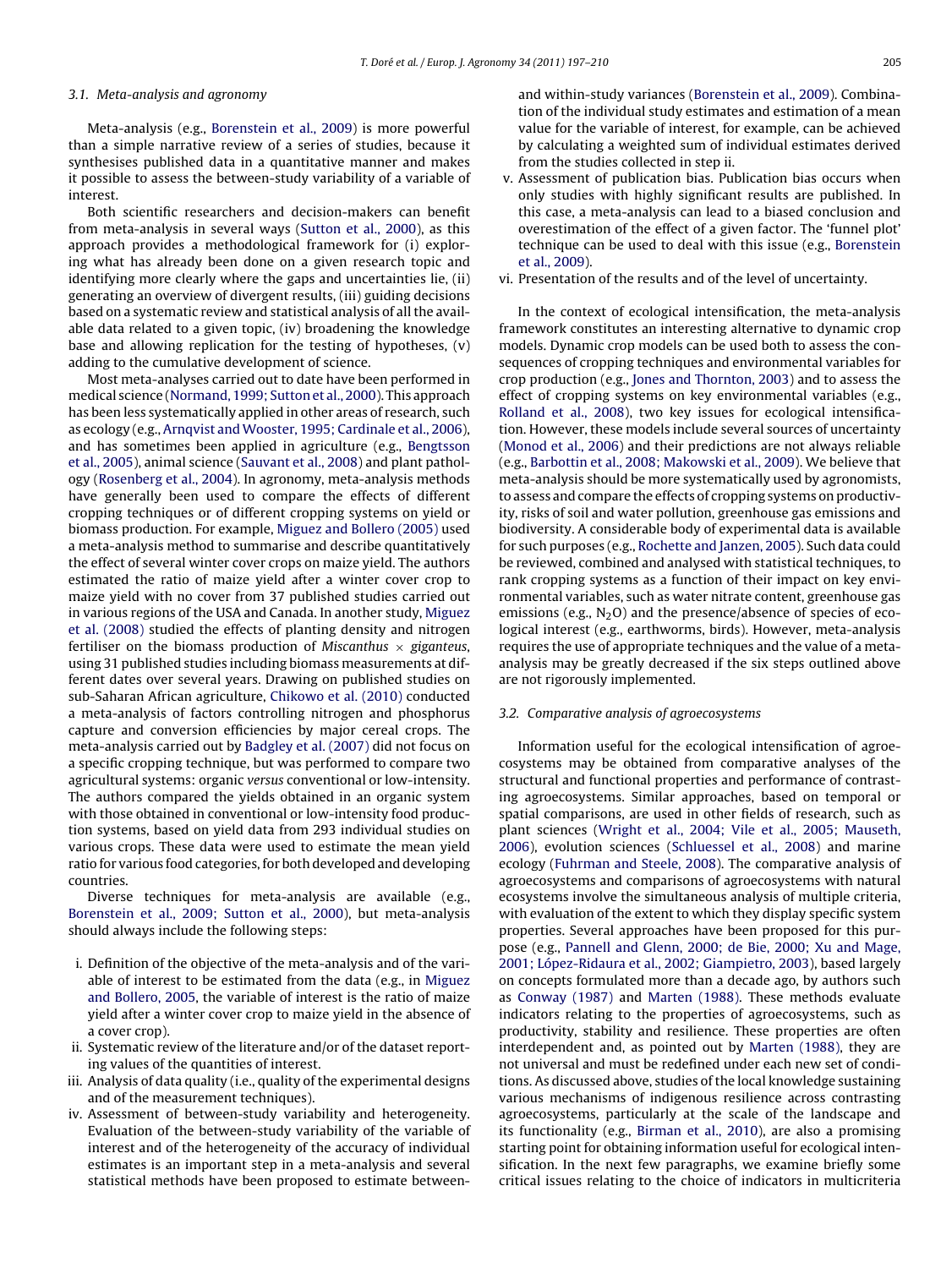evaluations and identify innovative ways of looking at the relationship between structure and function in agroecosystems.

## 3.2.1. Comparative analysis based on multiple indicators

In practice, the implementation of multicriteria analytical frameworks often involves the selection of a number of indicators (or the use of a list of predetermined indicators) and of reference threshold values for each indicator. The selection of indicators is frequently biased towards the disciplinary standpoint of the observer or highly influenced by certain stakeholders, so 'quality control' methods for evaluating the choice of indicators are necessary. In their examination of the choice of indicators in different case studies, [Groot and Pacini \(2010\)](#page-12-0) argued that multicriteria evaluations should involve the analysis of four main system properties: performance, diversity, coherence and connectedness, which can be approached from four dimensions: physical, ecological, productive and social. Performance relates to functional properties of the agroecosystem, such as capacity, stability and resilience. Diversity relates to the structural properties sustaining such functions. Indicators of coherence describe the degree of interaction between components or subsystems within an agroecosystem, and connectedness describes interactions with adjacent systems (i.e., other agroecosystems, urban or natural systems, etc.).When several indicators are considered simultaneously, it may be pertinent to check whether all the relevant criteria pertaining to system performance, diversity, coherence or connectedness are given equal importance. For example, [López-Ridaura et al. \(2002\)](#page-12-0) and [Pacini et al. \(2003\)](#page-12-0) used two sets of indicators in two independent evaluations of agroecosystems. Although both methods considered multiple criteria pertaining to system sustainability, they weighted the various system properties and/or dimensions of sustainability differently.

In general, comparative analyses based on indicators provide a static picture of the status of agroecosystems at one particular point in time, without considering the underlying feedback and system dynamics responsible for bringing the system to its current status and for any subsequent change to that status. Beyond comparing multiple indicators and the tradeoffs between them, the comparative analysis of agroecosystems should aim to distil the relationships between relevant properties; e.g., between performance on the one hand, and diversity, coherence and connectedness on the other. A common denominator of the indicators used in multi-criteria evaluations is their interdependence and their dependence on the structural diversity of the agroecosystem. This interdependence results from the co-adaptation of agroecosystem components over time. The structural diversity of agroecosystems, corresponding to the diversity of system components and their interrelationships, is only functional when organised in a specific way.

# 3.2.2. Analysing the structure and functioning of agroecosystems

It is often postulated that the ecological intensification of agroecosystems may be achieved through gradual diversification to capitalise on regulatory principles and mechanisms inherent to natural ecosystems (see above and, for example, [Altieri, 1999;](#page-11-0) [Gliessman, 2001; Wezel et al., 2009\).](#page-11-0) Knowledge of the structural diversity of an agroecosystem, however, may not be sufficient to explain its behaviour, and the way in which the diverse components of the system relate to each other should also be known. Moreover, unnecessarily high degrees of diversity of system components and flows within systems with poorly organised configurations may lead to redundancy ([Kauffman, 1995; Ulanowicz, 2004\).](#page-12-0) Here, we examine some methods for studying the diversity and organisation of system components based on the theory of networks that may be used in the comparative analysis of agroecosystems.

Indicators of network complexity and organisation have been derived from communication science. They were first used in economics by [Leontief \(1951, 1966\), a](#page-12-0)nd later introduced into ecology by [Hannon \(1973\). I](#page-12-0)ndicators, such as average mutual information (AMI) and ascendency (A), were proposed by [Ulanowicz \(1997,](#page-13-0) [2004\)](#page-13-0) for characterisation of the development capacity (in terms of increased organisation) of ecological systems, and have recently been used in comparative analyses of agroecosystems ([Rufino et al.,](#page-13-0) [2009\).](#page-13-0) This approach is known as ecological network analysis, and [Rufino et al. \(2009\)](#page-13-0) presented a set of indicators including AMI, A, and Finn's cycling index, for assessment of the diversity and organisation of system components governing N flows and food self-sufficiency in three smallholder crop-livestock systems from Ethiopia, Kenya and Zimbabwe. Farm systems are conceptualised as networks, with the household and the farming activities represented as compartments and the N flows represented as connections between compartments. In this example, indicators assessing network size, activity, cycling, organisation and diversity of the N flows were compared with indicators of productivity and household food self-sufficiency. This analysis revealed that although the amounts of N cycled were small and similar at all sites, resource use efficiency and dependence on external resources differed widely between these apparently 'comparable' agroecosystems. System performance was positively related to N flow network size, organisation and N cycling, consistent with the hypothesis that increasing the organisation of resource cycling within resource-limited agroecosystems may render these systems more adaptable and less vulnerable.

The main hypothesis underlying the use of these indicators is that agroecosystems retain the properties of the natural ecosystems for which these indices were derived. [Ulanowicz \(2004\)](#page-13-0) calculated the value of several indicators of network size and organisation, such as the number of different nodes and flows, their roles and their connectivity, for a number of natural ecosystems and agroecosystems. This exercise revealed wider gaps between these systems in terms of indicators of organisation than for the magnitude of energy matter and information flow within them. In other words, increasing organisation makes it possible to do much more with the same resources, while contributing to system stability. The extent and the manner in which organisation contributes to building resilience in agroecosystems is a fascinating research area that remains largely unexplored. Existing frameworks of thinking about resilience in the field of ecology and nature conservation may also be of interest here (e.g., [Walker et al., 2010\).](#page-13-0) An indirect measurement of the organisation of an agroecosystem is its energy and entropy balance. [Svirezhev \(2000\)](#page-13-0) proposed the use of thermodynamics concepts to assess the sustainability of agroecosystems, based on the principle that an ecosystem in equilibrium with its environment has a certain 'capacity' to absorb anthropogenic stress that is regulated by its capacity to expel entropy back towards the environment (the 'entropy pump'). This capacity, which emerges from various agroecosystem properties, can be used to characterise the status of an agroecosystem with respect to the adjacent natural ecosystem from which it has been derived.

Many of the properties of agroecosystems are often interdependent, together determining the vulnerability and adaptation capacity of these systems in the face of external shocks and stressors ([Luers, 2005\).](#page-12-0) Far from being postulates of a new theory, these properties are discussed here as operational, working concepts. We know that the provision of agroecosystem service functions is regulated by the intrinsic properties of these systems, the functionality of which can be influenced by design. In practical terms, 'design' implies proposing alternative configurations for the organisation of energy, matter and information flows towards, within and from the system in space and time. The examples examined here indicate that, up to a certain critical level, an increase in the diversity of system components and interrelationships confers desirable properties on agroecosystems consistent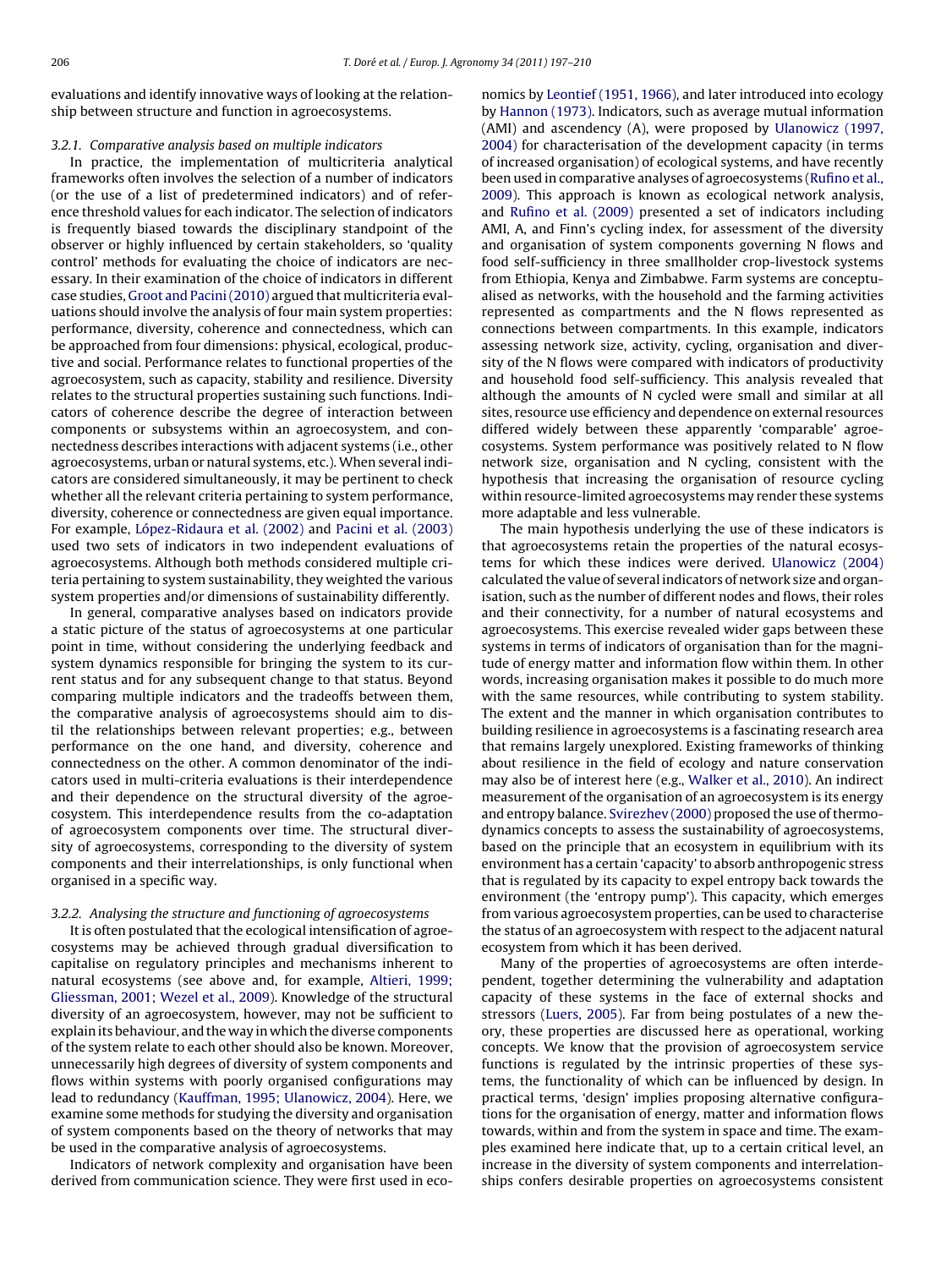with the paradigm of ecological intensification. However, these properties manifest themselves as patterns in space and time that become more evident at particular scales and are often described as variability and/or heterogeneity at other scales. Diversity and spatio-temporal variability or heterogeneity are inherent to agroecosystems ([Burel and Baudry, 2003\),](#page-11-0) and may represent constraints to the representation of these systems in prototyping or modelling, which is often based on modal agroecosystem configurations.

#### **4. Overall discussion and conclusion**

Wide new avenues seem to be opening up in agronomy to guide ecological intensification. We have tried here to identify new sources of knowledge and methods and to consider their potential role [\(Fig. 1\).](#page-2-0) The analysis, use and optimisation of biological regulation in agroecosystems are the most commonly promoted methods of ecological intensification. This approach frequently involves enlarging the foundations of agronomic knowledge to cover biotic components of the system and their interactions. This ecological analysis of the whole system is of paramount importance, and further investment in this approach is required. This will involve the expansion of agronomic knowledge through classical avenues of research, involving the generation of data mostly through modelling and on-station experiments, and their analysis through simulation studies or statistical hypothesis testing. Our proposed approach is complementary to attempts to increase our understanding of biological regulations in agroecosystems and to use this knowledge for ecological intensification. Indeed, the extension of sources of knowledge to natural ecosystems and farmers' knowledge relates mostly to biological regulation and is fundamentally consistent with the scientific approach to acquiring knowledge about biological regulation in agroecosystems. The extension of sources of knowledge to the results of plant sciences research is more debatable. For example,[Vanloqueren and Baret \(2009\)](#page-13-0) argued that genetic engineering closes off avenues of agroecological innovation. However, plant science results are not inevitably linked to a single technological regime. Agronomists, if they were aware of current knowledge in plant sciences, could make use of some of this knowledge to rebalance technological regimes or to construct new ones. The expansion of sources of knowledge will also indirectly promote ways of generating data that are little used at the moment. Most agronomic data are still acquired through on-station trials and modelling. The extension of sources of knowledge to farmers' knowledge and natural ecosystems will highlight alternative methods of data generation. This will, in turn, incite the development of new data processing methods, such as meta-analysis and comparative studies.

The new avenues outlined here will require major methodological investment. Indeed, the extension of sources of knowledge suggested here is far from straightforward. Plant science results must be thoroughly screened by groups of agronomists and plant scientists working together, to identify the most promising results for use in ecological intensification. Three major points should be made:

- (i) Most plant science knowledge of potential use in agronomy is based on genetic drivers. As gene expression depends on environmental conditions, the use of plant science data in ecological intensification will require qualification and quantification of the corresponding genotype  $\times$  environment interactions, for a range of cropping systems, soils and climatic conditions (see for example [Spiertz et al., 2007\).](#page-13-0)
- (ii) All dimensions of cropping system management may benefit from a greater knowledge of plant biology and soil ecology: crop rotation sequences, soil management, crop management,

etc. Furthermore, most of the issues raised by ecological intensification can be addressed: yield increase, cut-off for the use of limited resources through better mineral use efficiency, decrease in pesticide use through the adoption of new crop protection methods, etc.

(iii) Our paper is limited to a few examples. To our knowledge, probably due to schism between agronomists and plant scientists, no formal attempt to enlarge this list has been made by systematically tracking plant science results of potential use in cropping system design. Such tracking of results and the publication of the findings obtained would nonetheless be of considerable interest.

The use of knowledge relating to natural ecosystems requires clarification concerning what to study and how, for each of the properties of agroecosystems that ecological intensification aims to improve. This suggests a possible step-wise course of action for agronomists seeking to mimic natural ecosystems:

- Selection of the functions agronomists wish to improve (for example, nutrient cycle management).
- Identification, in natural ecosystems, of the structural characteristics (spatial heterogeneity, diversification of vegetation strata, variability of species in time and space, etc.) modifying these functions.
- Definition of the qualitative or quantitative relationships linking properties and functions.
- Transposition of these functions to agricultural conditions.
- Use of these functions for the design of agroecosystems with specified aims.
- Checking that the new agroecosystems express the targeted functions and have no undesirable properties.

This procedure seems far more complex than simply trying to design agroecosystems "as similar as possible" to natural ecosystems.

Farmers' knowledge seems to be extremely valuable, and its use in association with scientific knowledge requires appropriate processing by methods that are not yet well established. Specific methods remain to be adapted from other domains or developed. The first methodological requirement is a more profound analysis of local knowledge to determine which processes (ecological or otherwise) should be selected and how they can be used or manipulated. [Davis and Ruddle \(2010\)](#page-11-0) analysed the ways in which ecological knowledge (local, traditional or indigenous) is used and concluded that the same level of scrutiny as for scientific experimental results should be applied before such knowledge is accepted. However, this local knowledge is built within specific 'systems of knowledge' [\(Davis and Ruddle, 2010\),](#page-11-0) and therefore cannot be analysed purely in terms of its content relevant to agronomy or ecological science. It must also be analysed from a social point of view (which processes lead to this knowledge? How is it shared, transmitted, etc.?). This analysis calls for pluridisciplinary approaches. We also need to design approaches inspired by or directly making use of the argumentation theory and methods developed in the domain of artificial intelligence ([Amgoud and](#page-11-0) [Prade, 2009\).](#page-11-0)

The use of meta-analysis methods for ecological intensification benefits from extensive experience in other research areas, and follows guidelines that have proved to be effective. Nevertheless, data acquisition in agronomy has not traditionally been organised with the requirements of subsequent meta-analyses in mind. As a consequence, considerable effort is required to adapt the methods to existing agronomic data and to establish guidelines for the generation of further data. Finally, comparative studies in agriculture often remain descriptive, and are not always oriented to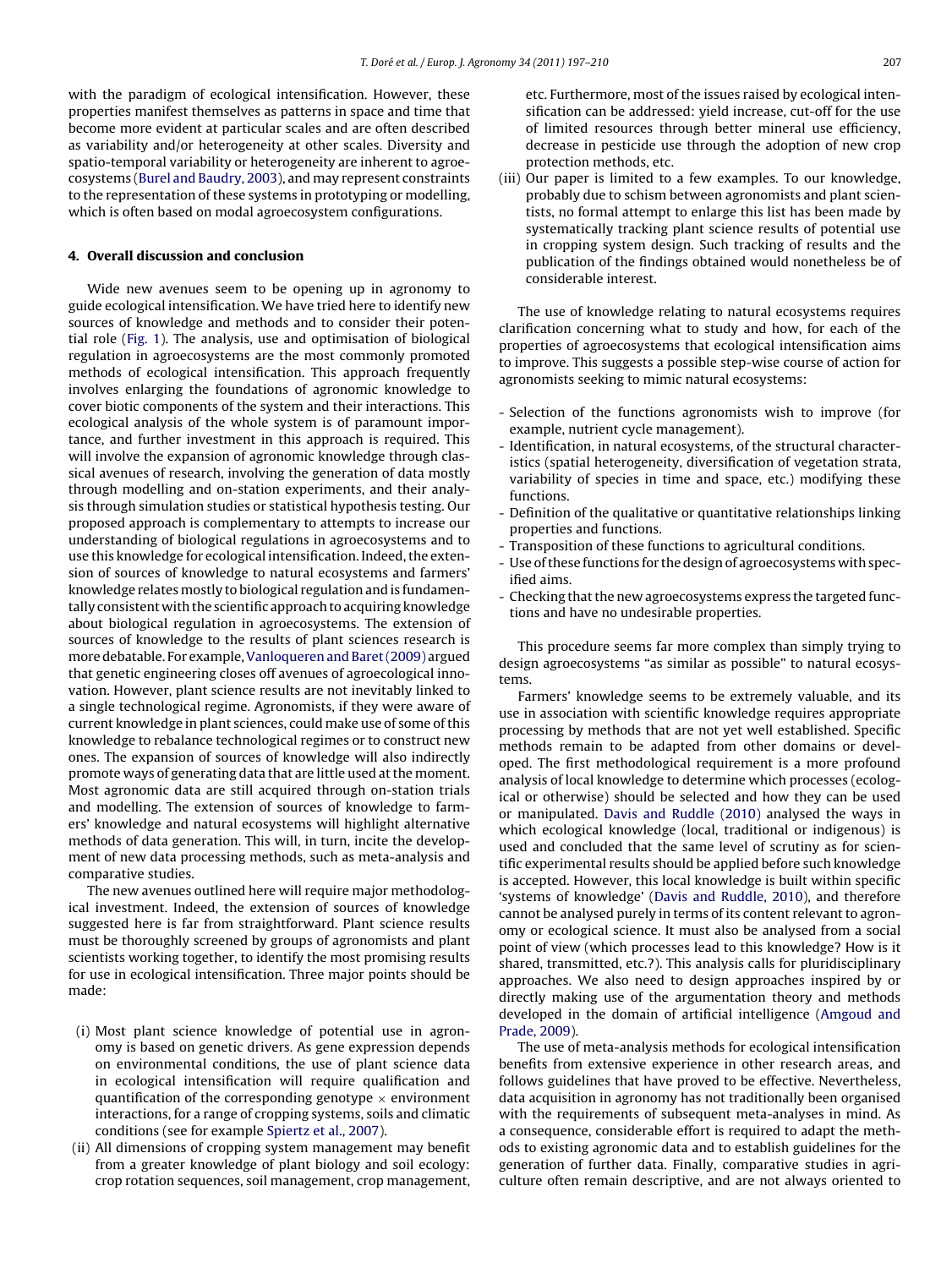<span id="page-11-0"></span>identify the relationships between agroecosystem structure and functioning—undoubtedly a new challenge for agronomic research. Addressing this aim will require the development of guidelines for site selection, characterisation methods, data processing, etc.

Finally, each of the five topics outlined will probably require specific organisation within research institutes. They may also induce changes in academic curricula in agronomy, as plant scientists and agronomists currently follow different curricula, with little in the way of shared knowledge, concepts and technical skills.

#### **Acknowledgement**

We thank Alain Bône and Julie Sappa for their skilled assistance.

## **References**

- Abbona, E.A., Sarandón, S.J., Marasas, M.E., Astier, M., 2007. Ecological sustainability evaluation of traditional management in different vineyard systems in Berisso, Argentina. Agric. Ecosyst. Environ. 119, 335–345.
- Acosta-Martinez, V., Dowd, S., Sun, Y., Allen, V., 2008. Tag-encoded pyrosequencing analysis of bacterial diversity in a single soil type as affected by management and land use. Soil Biol. Biochem. 40, 2762–2770.
- Aerts, R., 1999. Interspecific competition in natural plant communities: mechanisms, trade-offs and plant-soil feedbacks. J. Exp. Bot. 50, 29–37.
- Affholder, F., Jourdain, D., Morize, M., Quang, D.D., Ricome, A., 2008. Ecological intensification in the mountains of Vietnam: constraints to the adoption of cropping systems based on mulches and cover crops. Cah. Agric. 17, 289–296.
- Affholder, F., Jourdain, D., Quang, D.D., Tuong, T.P., Morize, M., Ricome, A., 2010. Constraints to farmers' adoption of direct-seeding mulch-based cropping systems: a farm scale modeling approach applied to the mountainous slopes of Vietnam. Agric. Syst. 103, 51–62.
- Alsinet, T., Chesñevar, C.I., Godo, L., Simari, G.R., 2008. A logic programming framework for possibilistic argumentation: formalization and logical properties. Fuzzy Sets Syst. 159, 1208–1228.
- Altieri, M.A., 2002. Agroecology: the science of natural resource management for poor farmers in marginal environments. Agric. Ecosyst. Environ. 93, 1–24.
- Altieri, M.A., 1999. The ecological role of biodiversity in agroecosystems. Agric. Ecosyst. Environ. 74, 19–31.
- Altieri, M.A., 1989. Agroecology—a new research and development paradigm for world agriculture. Agric. Ecosyst. Environ. 27, 37–46.
- Amgoud, L., Kaci, S., 2007. An argumentation framework for merging conflicting knowledge bases. Int. J. Approx. Reason. 45, 321–340.
- Amgoud, L., Prade, H., 2009. Using arguments for making and explaining decisions. Artif. Intell. 173, 413–436.
- Arnqvist, G., Wooster, D., 1995. Metaanalysis—synthesizing research findings in ecology and evolution. Trends Ecol. Evol. 10, 236–240.
- Baars, T., de Vries, A., 1999. Facilitating empirical learning in agriculture—scientific knowledge and practical choices: forging a link between the way of the researcher/extensionist and the way of the farmer. In: Zanoli, R., Krell, R. (Eds.), Landscape Ecology in Agroecosystems Management Rome (ITA), vol. 58. REU Technical Series, pp. 49–56.
- Badgley, C., Moghtader, J., Quintero, E., Zakem, E., Chappell, M.J., Aviles-Vazquez, K., Samulon, A., Perfecto, I., 2007. Organic agriculture and the global food supply. Renew. Agric. Food Syst. 22, 86–108.
- Bais, H.P., Park, S.W., Weir, T.L., Callaway, R.M., Vivanco, J.M., 2004. How plants communicate using the underground information superhighway. Trends Plant Sci. 9, 26–32.
- Bais, H.P., Weir, T.L., Perry, L.G., Gilroy, S., Vivanco, J.M., 2006. The role of root exudates in rhizosphere interations with plants and other organisms. Annu. Rev. Plant Biol. 57, 233–266.
- Ballard, H.L., Fernandez-Gimenez, M.E., Sturtevant, V.E., 2008. Integration of local ecological knowledge and conventional science: a study of seven community-based forestry organizations in the USA. Ecol. Soc. 13 (art. n. 37), http://www.ecologyandsociety.org/vol13/iss2/art37/.
- Barbottin, A., Makowski, D., Le Bail, M., Jeuffroy, M.-H., Bouchard, C., Barrier, C., 2008. Comparison ofmodels and indicators for categorizing soft wheat fields according to their grain protein contents. Eur. J. Agron. 29, 175–183.
- Barzman, M.S., Mills, N.J., Thi Thu Cuc, N., 1996. Traditional knowledge and rationale for weaver ant husbandry in the Mekong delta of Vietnam. Agric. Human Values 13, 2–9.
- Bench-Capon, T.J.M., Dunne, P.E., 2007. Argumentation in artificial intelligence. Artif. Intell. 171, 619–641.
- Bengtsson, J., Ahnström, J., Weibull, A.-C., 2005. The effects of organic agriculture on biodiversity and abundance: a meta-analysis. J. Appl. Ecol. 42, 261–269.
- Bergez, J.-E., Colbach, N., Crespo, O., Garcia, F., Jeuffroy, M.-H., Justes, E., Loyce, C., Munier-Jolain, N., Sadok, W., 2010. Designing crop management systems by simulation. Eur. J. Agron. 32, 3–9.
- Berkes, F., 1999. Sacred Ecology: Traditional Ecological Knowledge and Resource Management. Taylor and Francis, Philadelphia, VA (USA).
- Bertin, C., Yang, X.H., Weston, L.A., 2003. The role of root exudates and allelochemicals in the rhizosphere. Plant Soil 256, 67–83.
- Birman, D., Moraine, M., Tittonell, P., Martin, P., Clouvel, P., 2010. Ecosystem services assessment in complex agricultural landscapes using farmers' perception. In: Proceedings of AGRO2010, The Scientific International Week on Agronomy , Montpellier (FRA).

Bommel, P., Bonaudo, T., Barbosa, T., Bastos da Veiga, J., Vieira Pak, M., Tourrand, J.-F., 2010. The complex relationship between cattle ranching and the forest in Brazilian Amazonia. A multiagent modelling approach. Cah. Agric. 19, 104–111.

- Borenstein, M., Hedges, L.V., Higgins, J.P.T., Rothstein, H.R., 2009. Introduction to Meta-Analysis. John Wiley and Sons, Chichester (GBR).
- Boss, P.K., Bastow, R.M., Mylne, J.S., Dean, C., 2004. Multiple pathways in the decision to flower: enabling, promoting, and resetting. Plant Cell 16, S18–S31.
- Bowen, G.D., Rovira, A.D., 1999. The rhizosphere and its management to improve plant growth. Adv. Agron. 66, 1–102.
- Brookfield, H., Parsons, H., Brookfield, M., 2003. Agrodiversity: Learning from Farmers Across the World. United Nation University Press, New-York, NY (USA).
- Brussaard, L., de Ruiter, P.C., Brown, G.G., 2007. Soil biodiversity for agricultural sustainability. Agric. Ecosyst. Env. 121 (3), 233–244.
- de Bruxelles, G.L., Roberts, M.R., 2001. Signals regulating multiple responses to wounding and herbivores. Crit. Rev. Plant Sci. 20, 487–521.
- Burel, F., Baudry, J., 2003. Landscape Ecology: Concepts. Methods and Applications. Science Publishers, Inc., Enfield, NH, USA.
- Cardinale, B.J., Srivastava, D.S., Duffy, J.E., Wright, J.P., Downing, A.L., Sankaran, M., Jouseau, C., 2006. Effects of biodiversity on the functioning of trophic groups and ecosystems. Nature 443, 989–992.
- Cassman, K.G., 1999. Ecological intensification of cereal production systems: yield potential, soil quality, and precision agriculture. Proc. Natl. Acad. Sci. U.S.A. 96, 5952–5959.
- Chalmers, N., Fabricius, C., 2007. Expert and generalist local knowledge about land-cover change on South Africa's wild coast: can local ecological knowledge add value to science? Ecol. Soc. 12 (art. n. 10), http://www.ecologyandsociety.org/vol12/iss1/art10/.
- Chevassus au Louis, B., Griffon, M., 2008. La nouvelle modernité: une agriculture productive à haute valeur écologique. Déméter: Économie et Stratégies Agricoles 14, 7–48.
- Chikowo, R., Corbeels, M., Mapfumo, P., Tittonell, P., Vanlauwe, B., Giller, K.E., 2010. Benefits of integrated soil fertility and water management in semi-arid West Africa: an example study in Burkina Faso. Nutrient Cycl. AgroEcosyst. 88, 59–77.

Conway, G.R., 1987. The properties of agroecosystems. Agric. Syst. 24, 95–117.

Cornelissen, A.M.G., van den Berg, J., Koops, W.J., Kaymak, U., 2003. Elicitation of expert knowledge for fuzzy evaluation of agricultural production systems. Agric. Ecosyst. Environ. 95, 1–18.

Davis, A., Ruddle, K., 2010. Constructing confidence: rational skepticism and systematic enquiry in local ecological knowledge research. Ecol. Appl. 20, 880–894.

- Dawson, T., Fry, R., 1998. Agriculture in nature's image. Trends Ecol. Evol. 13, 50–51. Debaeke, P., Munier-Jolain, N., Bertrand, M., Guichard, L., Nolot, J.-M., Faloya, V., Saulas, P., 2009. Iterative design and evaluation of rule-based cropping systems: methodology and case studies. A review. Agron. Sustain. Dev. 29, 73–86.
- de Bie, C.A.J.M., 2000. Comparative performance analysis of agro-ecosystems. Ph.D.
- thesis. Wageningen University, Wageningen (NLD). dePury, D.G.G., Farquhar, G.D., 1997. Simple scaling of photosynthesis from leaves to canopies without the errors of big-leaf models. Plant Cell Env. 20, 537–557.
- de Soto, H., 2000. The Mystery of Capital: Why Capitalism Triumphs in the West and Fails Everywhere Else. Basic Books, New-York, NY (USA).
- Doré, T., Clermont-Dauphin, C., Crozat, Y., David, C., Jeuffroy, M.H., Loyce, C., Makowski, D.,Malézieux, E.,Meynard, J.M., Valantin-Morison,M., 2008.Methodological progress in on-farm regional agronomic diagnosis. A review. Agron. Sustain. Dev. 28, 151–161.
- Dudareva, N., Pichersky, E., 2008.Metabolic engineering of plant volatiles. Curr. Opin. Biotechnol. 19, 181–189.
- Egger, K., 1986. Ecological intensification. Soil conservation and improvement of tropical soils by pastoral agroforestry systems. Collection Documents Systèmes Agraires 6, 129–135.
- Ewel, J., 1999. Natural systems as models for the design of sustainable systems of land use. Agrofor. Syst. 45, 1–21.
- FAO, 2009. Glossary on Organic Agriculture. FAO, Rome (ITA).
- Fortunel, C., Garnier, E., Joffre, R., Kazakou, E., Quested, H., Grigulis, K., Lavorel, S., Ansquer, P., Castro, H., Cruz, P., Dolezal, J., Eriksson, O., Freitas, H., Golodets, C., Jouany, C., Kigel, J., Kleyer, M., Lehsten, V., Leps, J., Meier, T., Pakeman, R., Papadimitriou, M., Papanastasis, V.P., Quetier, F., Robson, M., Sternberg, M., Theau, J.-P., Thebault, A., Zarovali, M., 2009. Leaf traits capture the effects of land use changes and climate on litter decomposability of grasslands across Europe. Ecology 90, 598–611.
- Friedman, D.B., Kanwat, C.P., Headrick, M.L., Patterson, N.J., Neely, J.C., Smith, L.U., 2007. Importance of prudent antibiotic use on dairy farms in South Carolina: a pilot project on farmers' knowledge, attitudes and practices. Zoonoses Public Health 54, 366–375.
- Fuhrman, J.A., Steele, J.A., 2008. Community structure of marine bacterioplankton: patterns, networks, and relationships to function. Aquat. Microb. Ecol. 53, 69–81.
- Fukai, S., 1993. Intercropping bases of productivity introduction. Field Crops Res. 34, 239–245.
- Funes-Monzote, F.R., Monzote, M., Lantinga, E.A., van Keulen, H., 2009. Conversion of specialised dairy farming systems into sustainable mixed farming systems in Cuba. Environ. Dev. Sustain. 11, 765–783.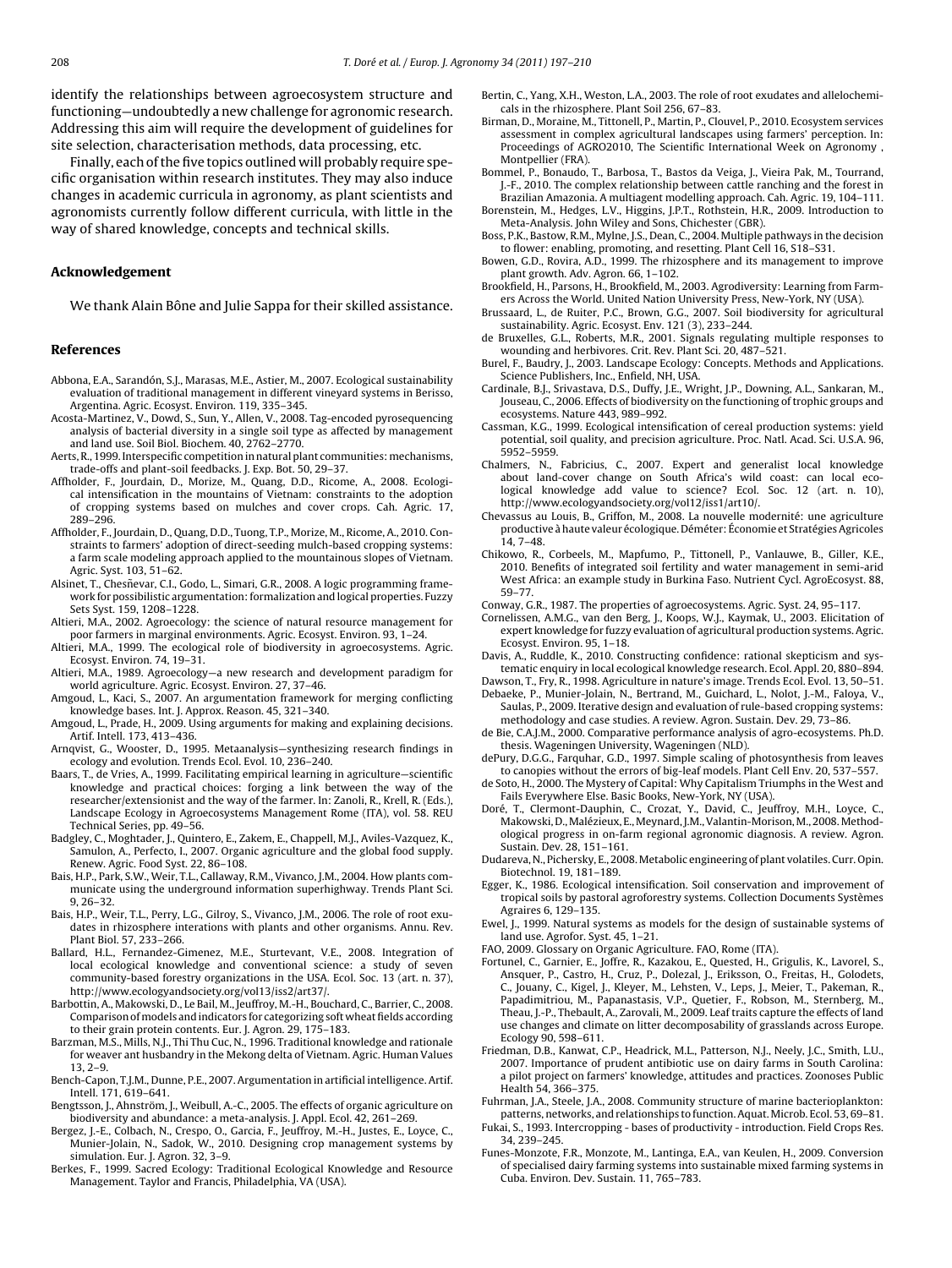- <span id="page-12-0"></span>Galloway, J.N., Townsend, A.R., Erisman, J.W., Bekunda, M., Cai, Z., Freney, J.R., Martinelli, L.A., Seitzinger, S.P., Sutton, M.A., 2008. Transformation of the nitrogen cycle: recent trends, questions, and potential solutions. Science 320, 889–892.
- Giampietro, M., 2003. Complexity and scales: the challenge for integrated assessment. In: Rotmans, J., Rothman, D. (Eds.), Scaling in Integrated Assessment. Swets & Zeitlinger, Exton, PA, pp. 293–327.
- Glass, A.D.M., 2003. Nitrogen use efficiency of crop plants: physiological constraints upon nitrogen absorption. Crit. Rev. Plant Sci. 22, 453–470.
- Gliessman, S.R., 2001. Agroecology: Ecological Processes in Sustainable Agriculture. Lewis Publisher, Boca Raton, FL (USA).
- Grace, D., Randolph, T., Affognon, H., Dramane, D., Diall, O., Clausen, P.-H., 2009. Characterisation and validation of farmers' knowledge and practice of cattle trypanosomosis management in the cotton zone of West Africa. Acta Trop. 111, 137–143.
- Groot, J.C.J., Pacini, G.C., 2010. Evaluation of indicators sets using a polyocular perspective on agroecosystems. In: Dogliotti, S., Rossing, W.A.H., Cittadini, E., Albín, A. (Eds.), Proceedings of the International Congress on Co-innovation in Sustainable Livelihood Systems. Lavalleja, Uruguay.
- Grossman, A., Takahashi, H., 2001. Macronutrient utilization by photosynthetic eukaryotes and the fabric of interactions. Annu. Rev. Plant Physiol. Plant Mol. Biol. 52, 163–210.
- Grossman, J.M., 2003. Exploring farmer knowledge of soil processes in organic coffee systems of Chiapas, Mexico. Geoderma 111, 267–287.
- Gunderson, L.H., Holling, C.S. (Eds.), 2002. Panarchy: Understanding Transformations in Human and Natural Systems. Island Press, Washington, DC.
- Hannon, B., 1973. The structure of ecosystems. J. Theor. Biol. 41, 535-546.
- Hatfield, C.B., 1997. Oil back on the global agenda. Nature 387, 121.
- He, X.H., Critchley, C., Bledsoe, C., 2003. Nitrogen transfer within and between plants through common mycorrhizal networks (CMNs). Crit. Rev. Plant Sci. 22, 531–567.
- Henderson, J., 2010. Expert and lay knowledge: a sociological perspective. Nutr. Dietet. 67, 4–5.
- Holling, C.S., 1973. Resilience and stability of ecological systems. Annu. Rev. Ecol. Syst. 4, 1–23.
- Hooper, D.U., Chapin, F.S., Ewel, J.J., Hector, A., Inchausti, P., Lavorel, S., Lawton, J.H., Lodge, D.M., Loreau, M., Naeem, S., Schmid, B., Setala, H., Symstad, A.J., Vandermeer, J., Wardle, D.A., 2005. Effects of biodiversity on ecosystem functioning: a consensus of current knowledge. Ecol. Monogr. 75, 3–35.
- Hubert, B., Rosegrant, M., van Boekel, M.A.J.S., Ortiz, R., 2010. The future of food: scenarios for 2050. Crop Sci. 50, S33–S50.
- Hughes, G., Madden, L.V., 2002. Some methods for eliciting expert knowledge of plant disease epidemics and their application in cluster sampling for disease. Crop Prot. 21, 203–215.
- Jackson, L.E., Burger, M., Cavagnaro, T.R., 2008. Roots, nitrogen transformations, and ecosystem services. Annu. Rev. Plant Biol. 59, 341–363.
- Jackson, W., 2002. Natural systems agriculture: a truly radical alternative. Agric. Ecosyst. Environ. 88, 111–117.
- Jackson, W., Jackson, L.L., 1999. Developing high seed yielding perennial polycultures as a mimic of mid-grass prairie. In: Lefroy, E.C., Hobbs, R.J., O'Connor, M.H., Pate, J.S. (Eds.), Agriculture as a Mimic of Natural Ecosystems (Current Plant Science and Biotechnology in Agriculture, vol. 37. Kluwer Academic Publishing, Dordrecht (NLD), pp. 1–38.
- Jones, P.G., Thornton, P.K., 2003. The potential impacts of climate change on maize production in Africa and Latin-America in 2055. Glob. Environ. Change 13, 51–59.
- Kauffman, S., 1995. At Home in the Universe: The Search for Laws of Self-
- Organization and Complexity. Oxford University Press, 321 pp. Kessler, A., Baldwin, I.T., 2002. Plant responses to insect herbivory: the emerging molecular analysis. Annu. Rev. Plant Biol. 53, 299–328.
- Kiers, E.T., Denison, R.F., 2008. Sanctions, cooperation, and the stability of plantrhizosphere mutualisms. Annu. Rev. Ecol. Evol. Syst. 39, 215–236.
- Lançon, J., Wery, J., Rapidel, B., Angokaye, M., Gerardeaux, E., Gaborel, C., Ballo, D., Fadegnon, B., 2007. An improved methodology for integrated crop management systems. Agron. Sustain. Dev. 27, 101–110.
- Le Bot, J., Bénard, C., Robin, C., Bourgaud, F., Adamowicz, S., 2009. The 'trade-off' between synthesis of primary and secondary compounds in young tomato leaves is altered by nitrate nutrition: experimental evidence and model consistency. J. Exp. Bot. 60, 4301–4314.
- Lefroy, E.C., Hobbs, R.J., O'Connor, M.H., Pate, J.S., 1999. Agriculture as a Mimic of Natural Ecosystems. Kluwer Academic Publishing, Dordrecht (NLD).
- Lemanceau, P., Expert, D., Gaymard, F., Bakker, P.A.H.M., Briat, J.-F., 2009. Role of iron in plant-microbe interactions, in: Plant Innate Immunity, Advances in Botanical Research, vol. 51, pp. 491–549.
- Leontief, W.W., 1966. Input-Output Economics. Oxford University Press, New York, **IISA**
- Leontief, W.W., 1951. The Structure of the American Economy, 1919-1939: An Empirical Application of Equilibrium Analysis. Oxford University Press.
- Ley, T., Kump, B., Albert, D., 2010. A methodology for eliciting, modelling, and evaluating expert knowledge for an adaptive work-integrated learning system. Int. J. Human-Computer Studies 68, 185–208.
- Li, H., Shen, J., Zhang, F., Clairotte, M., Drevon, J.J., Le Cadre, E., Hinsinger, P., 2008. Dynamics of phosphorus fractions in the rhizosphere of common bean (Phaseolus vulgaris L.) and durum wheat (Triticum turgidum durum L.) grown in monocropping and intercropping systems. Plant Soil 312, 139–150.
- Long, A.J., Nair, P.K.R., 1999. Trees outside forests: agro-, community, and urban forestry. New Forests 17 (1–3), 145–174.
- Lough, T.J., Lucas, W.J., 2006. Integrative plant biology: role of phloem long-distance macromolecular trafficking. Annu. Rev. Plant Biol. 57, 203–232.
- López-Ridaura, S., Masera, O., Astier, M., 2002. Evaluating the sustainability of complex socio-environmental systems. The MESMIS framework. Ecol. Indicat. 2, 135–148.
- Luers, A.L., 2005. The surface of vulnerability: an analytical framework for examining environmental change. Glob. Environ. Change-Human Policy Dimens. 15, 214–223.
- Main, A.R., 1999. How much biodiversity is enough? Agrofor. Syst. 45, 23–41.
- Makowski, D., Tichit, M., Guichard, L., van Keulen, H., Beaudoin, N., 2009. Measuring the accuracy of agro-environmental indicators. J. Environ. Manage. 90, S139–S146.
- Malézieux, E., 2011. Designing cropping systems from Nature. Agron. Sustain. Dev., in press, [doi:10.1007/s13593-011-0027-z.](http://dx.doi.org/10.1007/s13593-011-0027-z)
- Malézieux, E., Crozat, Y., Dupraz, C., Laurans, M., Makowski, D., Ozier-Lafontaine, H., Rapidel, B., de Tourdonnet, S., Valantin-Morison, M., 2009. Mixing plant species in cropping systems: concepts, tools and models. A review. Agron. Sustain. Dev. 29, 43–62.
- Marten, G.G., 1988. Productivity, Stability, Sustainability, Equitability and Autonomy as Properties for Agroecosystem Assessment. Agric. Sys. 26, 291–316.
- Matson, P.A., Parton, W.J., Power, A.G., Swift, M.J., 1997. Agricultural intensification and ecosystem properties. Science 277, 504–509.
- Maurel, C., Verdoucq, L., Luu, D.-T., Santoni, V., 2008. Plant aquaporins: membrane channels with multiple integrated functions. Annu. Rev. Plant Biol. 59, 595–624.
- Mauseth, J.D., 2006. Structure-function relationships in highly modified shoots of Cactaceae. Ann. Bot. 98, 901–926.
- McNeely, J.A., Scherr, S.J., 2003. Ecoagriculture, Strategies to Feed the World and Save Wild Biodiversity. Island Press, Washington, DC (USA).
- McSteen, P., Leyser, O., 2005. Shoot branching. Annu. Rev. Plant Biol. 56, 353–374.
- Médiène, S., Valantin-Morison, M., Sarthou, J.-P., de Tourdonnet, S., Gosme, M., Bertrand, M., Roger-Estrade, J., Aubertot, J.-N., Rusch, A., Motisi, N., Pelosi, C., Doré, T., 2011. Agroecosystem management and biotic interactions. A review. Agron. Sustain. Dev., in press, [doi:10.1007/s13593-011-0009-1.](http://dx.doi.org/10.1007/s13593-011-0009-1)
- Mehboob, I., Naveed, M., Zahir, Z.A., 2009. Rhizobial association with non-legumes: mechanisms and applications. Crit. Rev. Plant Sci. 28, 432–456.
- Meinzen-Dick, R., DiGregorio, M., McCarthy, N., 2004. Methods for studying collective action in rural development. Agric. Syst. 82, 197–214.
- Micallef, S.A., Shiaris,M.P., Colon-Carmona, A., 2009. Influence of Arabidopsis thaliana accessions on rhizobacterial communities and natural variation in root exudates. J. Exp. Bot. 60, 1729–1742.
- Michon, G., de Foresta, H., Levang, P., Verdeaux, F., 2007. Domestic forests: a new paradigm for integrating local communities' forestry into tropical forest science. Ecol. Soc. 12 (art. n. 1), http://www.ecologyandsociety.org/vol12/iss2/art1/.
- Michon, G., de Foresta, H., Levang, P., 1995. Strategies agroforestières et développement durable: les agroforêts à Damar de Sumatra. Nat. Sci. Soc. 3, 207–221.
- Miguez, F.E., Bollero, G.A., 2005. Review of corn yield response under winter cover cropping systems using meta-analytic methods. Crop Sci. 45, 2318–2329.
- Miguez, F.E., Villamil, M.B., Long, S.P., Bollero, G.A., 2008. Meta-analysis of the effects of management factors on Miscanthus  $\times$  giganteus growth and biomass production. Agric. For. Meteorol. 148, 1280–1292.
- Mikolasek, O., Khuyen, T.D., Medoc, J.-M., Porphyre, V., 2009. The ecological intensification of an integrated fish farming model: Recycling pig effluents from farms in Thai Binh province (North Vietnam). Cah. Agric. 18, 235–241.
- Monod, H., Naud, C.,Makowski, D., 2006. Uncertainty and sensitivity analysis for crop models. In: Wallach, D., Makowski, D., Jones, J.W. (Eds.), Working with Dynamic Crop Models. Elsevier Edition, pp. 55–100.
- Monteith, J.L., 1977. Climate and efficiency of crop production in Britain. Philos. Trans. R. Soc. London B 281, 277–284.
- Nair, P.K.R., 2001. Do tropical homegardens elude science, or is it the other way around? Agrofor. Syst. 53, 239–245.
- Navarrete, M., Jeannequin, B., Sebillotte, M., 1997. Vigour of greenhouse tomato plants (Lycopersicon esculentum Mill.): analysis of the criteria used by growers and search for objective criteria. J. Hortic. Sci. 72, 821–829.
- van Noordwijk, M., Ong, C.K., 1999. Can the ecosystem mimic hypotheses be applied to farms in African savannahs? Agrofor. Syst. 45, 131–158.
- Normand, S.-L.T., 1999. Tutorial in biostatistics. Meta-analysis: formulating, evaluating, combining, and reporting. Stat. Med. 18, 321–359.
- Okoba, B.O., de Graaff, J., 2005. Farmers' knowledge and perceptions of soil erosion and conservation measures in the Central Highlands, Kenya. Land Degrad. Devel. 16, 475–487.
- Pacini, C., Wossink, A., Giesen, G., Vazzana, C., Huirne, R., 2003. Evaluation of sustainability of organic, integrated and conventional farming systems: a farm and field-scale analysis. Agric., Ecosyst. Environ. 95, 273–288.
- Pannell, D.J., Glenn, N.A., 2000. A framework for the economic evaluation and selection of sustainability indicators in agriculture. Ecol. Econ. 33, 135–149.
- Pietikäinen, A., Kytöviita, M.-M., 2007. Defoliation changes mycorrhizal benefit and competitive interactions between seedlings and adult plants. J. Ecol. 95, 639–647.
- Prior, L., 2003. Belief, knowledge and expertise: the emergence of the lay expert in medical sociology. Sociol. Health. Ill. 25, 41–57.
- Reed, M.S., Dougill, A.J., Taylor, M.J., 2007. Integrating local and scientific knowledge for adaptation to land degradation: Kalahari rangeland management options. Land Degrad. Dev. 18, 249–268.
- Reis, V.M., Baldani, J.I., Baldani, V.L.D., Dobereiner, J., 2000. Biological dinitrogen fixation in gramineae and palm trees. Crit. Rev. Plant Sci. 19, 227–247.